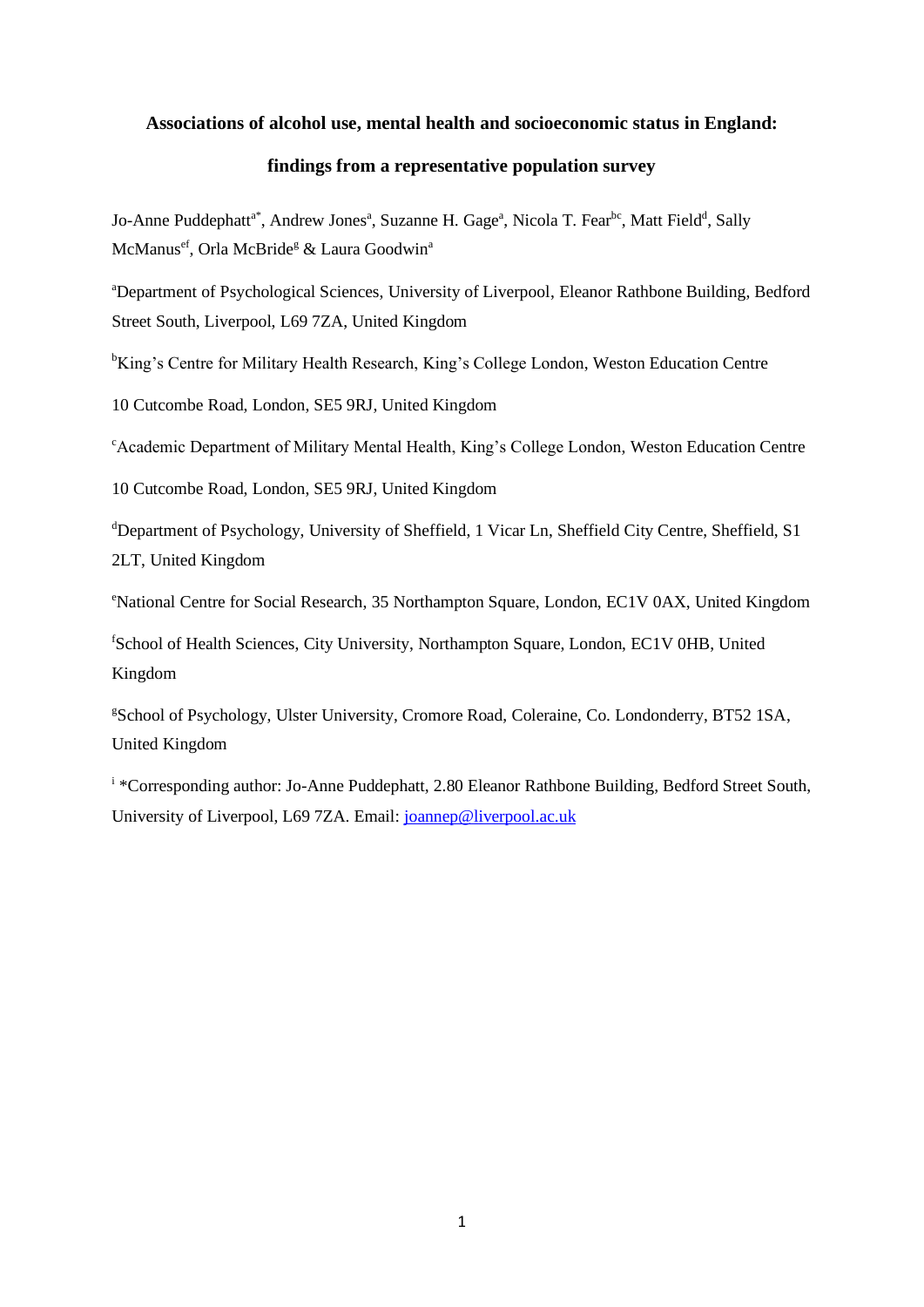## **Abstract**

**Background:** Alcohol use and mental health problems often co-occur, however, little is known about how this varies by type of mental health problem and to what extent associations are explained by socioeconomic status (SES). Our study examined the prevalence and associations of non-drinking, hazardous use, and harmful/probable dependence in individuals who do and do not meet criteria for different mental health problems and whether associations remained after adjustment for SES.

**Methods:** A secondary analysis of an English dataset, 2014 Adult Psychiatric Morbidity Survey (*N*=7,218), was conducted. The Alcohol Use Disorder Identification Test was used to categorise participants as non-drinking, low risk, hazardous use and harmful/probable dependence. Mental health problems were screened using a range of validated tools. Multinomial logistic regression analyses were used to address study aims.

**Results:** The prevalence of non-drinking, hazardous and harmful/probable dependence was higher among those meeting criteria for a mental health problem. After adjustment for SES, non-drinking was most common in those meeting criteria for probable psychotic disorder (MOR=3.42, 95%CI=1.74-6.70), hazardous use in those meeting criteria for anti-social personality disorder (MOR=2.66, 95%CI=1.69-4.20) and harmful/probable dependence in those meeting criteria for borderline personality disorder (MOR=9.77, 95% CI=4.81-19.84).

**Conclusions:** There were marked increases in the odds of reporting both non-drinking and harmful drinking among those meeting criteria for a mental health problem, particularly more severe problems. Our findings indicate that the relationship between alcohol and mental health is more complex and comorbid alcohol and mental health problems should be treated in parallel with access to both services.

**Keywords:** alcohol use, mental health, comorbidity, socioeconomic characteristics, epidemiology

Word count: 4228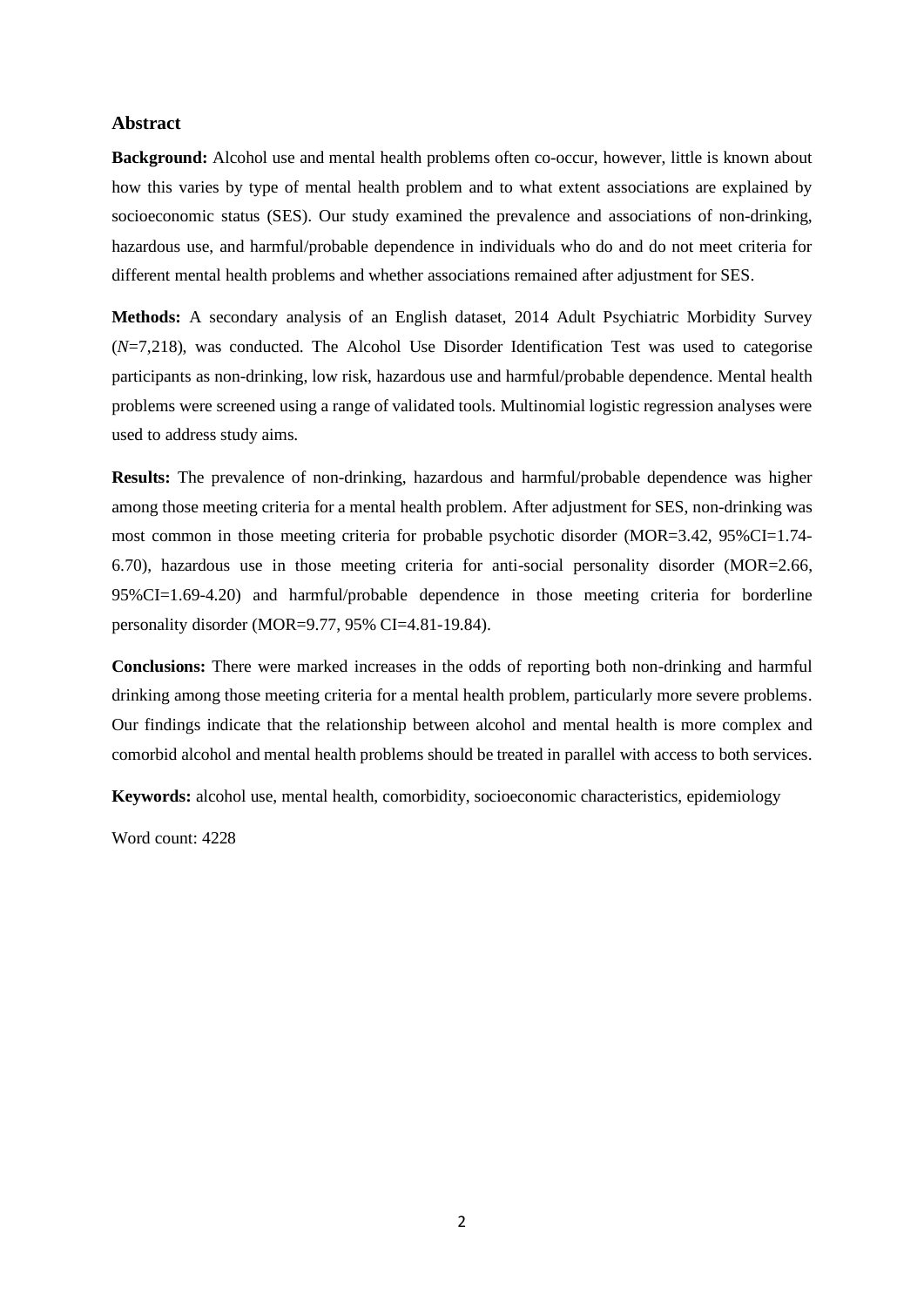#### **1. Introduction**

Almost a fifth of adults in England drink alcohol at hazardous or harmful levels (Drummond, 2016), and around one in six report symptoms of a common mental disorder (CMD) in the past week. The proportion of people reporting severe CMD symptoms has increased in recent years (Stansfeld et al., 2016). Individuals with a mental health problem, such as depression, are more likely to misuse alcohol (Bell & Britton, 2014; Lai, Cleary, Sitharthan, & Hunt, 2015). Longitudinal and prospective cohort research has found that individuals with depressed mood, psychosis or anxiety at baseline were at increased risk of reporting alcohol problems, dependence or alcohol use disorder at follow up (Crum et al., 2008; Degenhardt et al., 2019; Torvik et al., 2019) indicating that as mental health worsens alcohol use increases. While those with severe mental illnesses (SMI), such as bipolar disorder, are more likely to have a comorbid alcohol use disorder compared to those with a CMD (Grant et al., 2015; Hartz et al., 2014). Those with a mental health problem may also be more likely to not drink with evidence showing individuals with personality disorder being more likely to abstain than consume alcohol (Skogen et al., 2011) suggesting that alcohol and mental health may be more complex. Both heavy and non-drinkers have been found to have poorer physical health than low risk drinkers, known as the Jshaped curve (Gmel et al., 2003; White et al., 2002). However, this has been contested as providing evidence of the protective effects of moderate drinking because non-drinkers may include previous drinkers who have given up due to pre-existing health conditions (Day & Rudd, 2019; Stockwell et al., 2016).

Alcohol may be used to cope with negative affect and reduce symptoms of poor mental health (Collins et al., 2018; Cooper et al., 1995; Holahan et al., 2002). Longitudinal research exploring associations of mental health and alcohol use found strongest evidence for a model in which declining mental health was most predictive of increasing alcohol use (Bell & Britton, 2014) indicating that alcohol was used to self-medicate (Khantzian, 1997). There may be variations in how people with different mental health conditions use alcohol, for example someone with bipolar disorder may use alcohol differently from someone with post-traumatic stress disorder (Goodwin et al., 2017). A recent study found only social anxiety disorder was longitudinally associated with alcohol use disorder while other anxiety disorders were not indicating differences between specific types of mental health problems (Torvik et al., 2019). However, much of the research has examined associations of types of alcohol misuse or non-drinking, and restricted to specific types of mental health problems, separately (Crum et al., 2008; Degenhardt et al., 2018; Grant et al., 2015; Skogen et al., 2011; Torvik et al., 2019), therefore it is less well understood whether the pattern of alcohol misuse and non-drinking is similar across different types of mental health problems.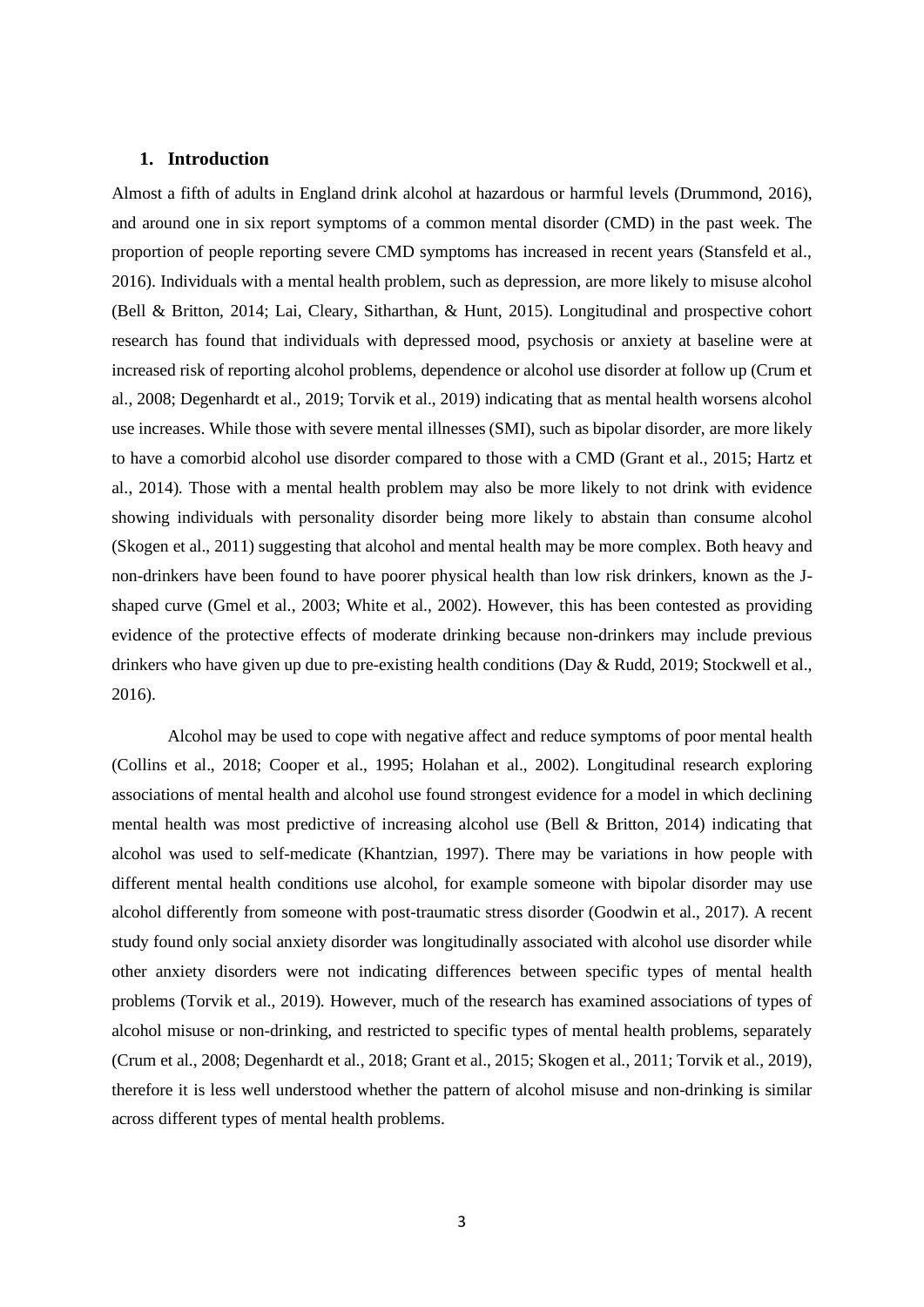Socioeconomic status (SES) is independently associated with both alcohol use and mental health problems, with those of lower SES more likely to experience alcohol harms and poor mental health than those of higher SES (Beard et al., 2019; Goodwin et al., 2017). Patterns of associations between SES and alcohol use depend on the assessment used; research has shown associations with binge-drinking and those on lower income and with A-Level education, whereas lower social grade and housing tenure was associated with decreased alcohol frequency and increased unit intake (Beard et al., 2019). The social causation hypothesis suggests that those experiencing more disadvantage, such as lower education, might disproportionately experience alcohol harms and poor mental health (Goldman, 1994). However, much of the research is limited to associations of SES with alcohol use or mental health separately (Beard, 2019; Goodwin et al., 2017), despite the availability of such data providing an opportunity to consider the role of SES with comorbid alcohol use and mental health problems.

Using an English dataset, the current study aimed to i) examine the prevalence and associations of non-drinking, hazardous and harmful/probable dependence in individuals who do and do not meet criteria for different mental health problems, ii) compare associations across different mental health problems, and iii) determine whether associations remained after adjustment for SES. We hypothesised that those meeting criteria for a mental health problem will be more likely to report non-drinking or harmful/probable dependence than those not meeting criteria and that these associations will be partially explained by demographic (e.g. age) and SES (e.g. education) characteristics. Finally, we hypothesised that non-drinking or harmful/probable dependence will be more strongly associated with more severe mental health problems.

## **2. Method**

## **2.1. Study design**

A secondary analysis of the 2014 Adult Psychiatric Morbidity Survey (APMS) was conducted with study plans pre-registered on Open Science Framework [\(https://osf.io/32xka/\)](https://osf.io/32xka/). The APMS uses a stratified, multi-stage random probability sample. It is a cross-sectional survey conducted among those living in private households in England every seven years since 1993. 2014 APMS data was accessed with special permission from NHS Digital (ref. DARS-NIC-220105-B3Z3S-v0.3).

#### **2.2. Participants and setting**

Further details of the methodology of APMS are described elsewhere (McManus et al., 2019). An advance letter introducing the survey was sent to each sampled address, one adult aged 16 or older was selected in each eligible household to take part in a face-to-face interview and reimbursed with a £15 high street voucher. Interviews were conducted in participants' homes, with some information collected by self-completion using computer assisted interviewing. 6% of participants did not complete the selfcompletion section of the interview. Interviews were conducted from May 2014 to September 2015 (McManus et al., 2019).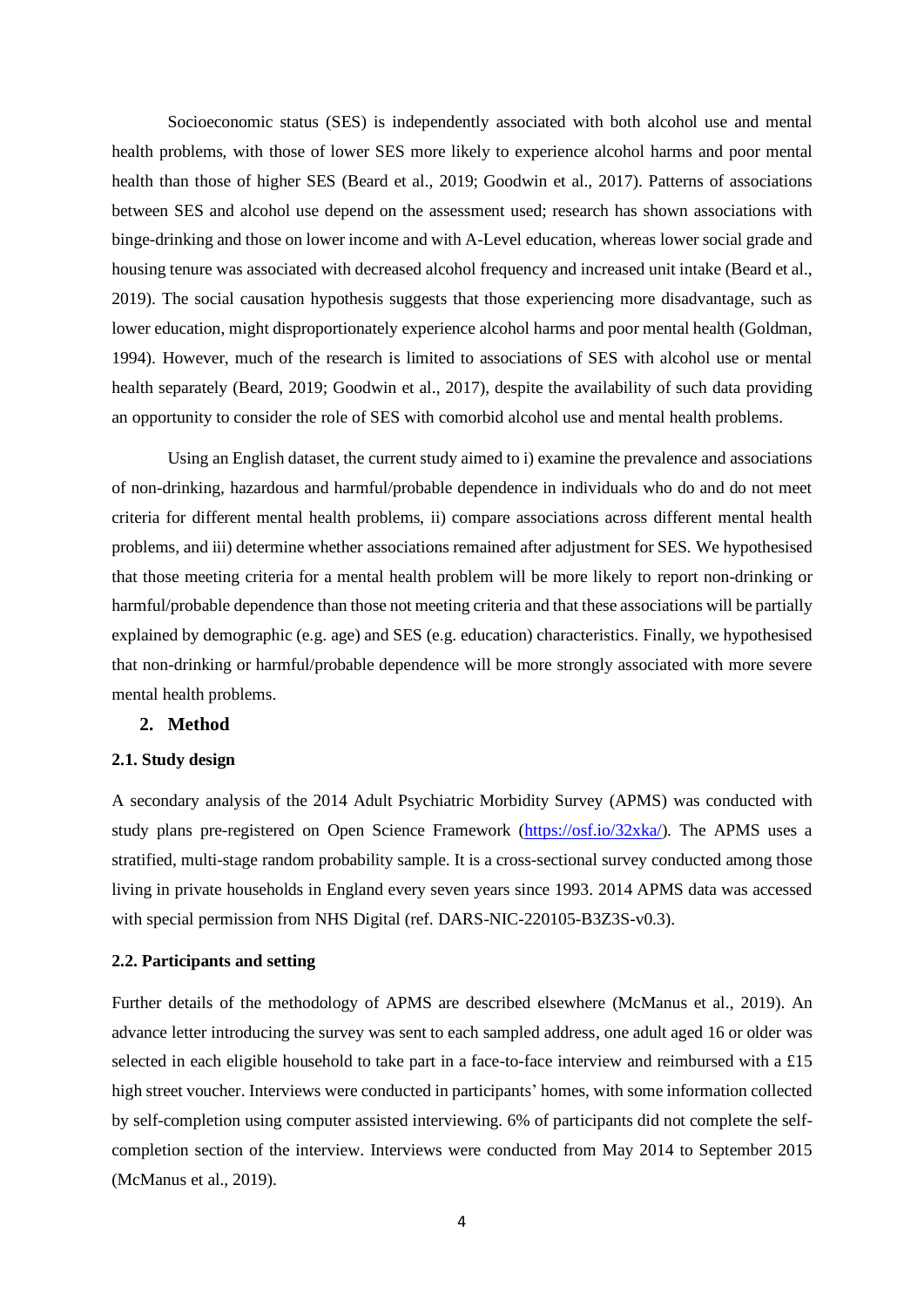#### **2.3. Measures**

*Alcohol use:* Past year alcohol use was measured using two screening questions and the Alcohol Use Disorder Identification Test (AUDIT); *"Do you ever drink alcohol nowadays?"*, those who responded "no" were asked an additional question "*Could I just check, does that mean you never have an alcoholic drink nowadays, or do you have an alcoholic drink very occasionally, perhaps for medicinal purposes or on special occasions like Christmas or New Year?*". Those who responded "no" did not complete the AUDIT. The AUDIT is a 10-item questionnaire used to assess alcohol frequency, harmful use and consequences of drinking alcohol (Babor, Higgins-Biddle, Saunders, Monteiro, & World Health Organization, 2001) with good internal reliability within this sample (Cronbach's  $\alpha$ =0.96). The following categories were used according to recommendations (Babor et al., 2001). Those with an AUDIT score of 0 or responding 'No' to screening questions were categorised as "non-drinkers". Those with an AUDIT score of 1-7 were categorised as "low risk" (reference category), 8-15 categorised as "hazardous use", 16 or more categorised as "harmful/probable dependence". Harmful use and probable dependence were combined due to small numbers.

*Any CMD, depression, anxiety disorders, and phobia:* The Clinical Interview Schedule-Revised (CIS-R) was used to screen for meeting criteria for a CMD. This was based on a participant's overall CIS-R score where a score of 12 to 17 categorised participants as having "moderate symptoms of CMD" and a score of 18 or more as having "severe symptoms of CMD". This was also used to screen for those meeting criteria for 10<sup>th</sup> International Classification of Disease depression, anxiety and phobia diagnosis categories (Stansfeld et al., 2016). Due to small cell sizes, screening for mild, moderate and severe depression were grouped as "depression". Generalised anxiety disorder, obsessive compulsive disorder and panic disorder grouped as "anxiety". Social phobia, specific phobia and agoraphobia grouped as "phobia". Participants were also grouped as meeting criteria for any one (depression alone, anxiety alone or phobia alone), any two (two of depression, anxiety and/or phobia) or all three CMDs.

*Probable PTSD:* The PTSD Checklist (PCL-C) questionnaire is a self-report scale comprising 17-items which correspond to symptoms of DSM-IV PTSD in the past month. Participants were categorised as meeting criteria for probable PTSD if they had a score of 50 on the PCL-C and positive responses to at least one item on re-experiencing, three on avoidance and numbing, and two on hyperarousal (Fear, Bridges, Hatch, Hawkins, & Wessely, 2016).

*Bipolar disorder:* The Mood Disorder Questionnaire is a 13-item questionnaire assessing lifetime experience of manic or hypomanic symptoms and, if these have been experienced at the same time, caused moderate to serious problems and has been shown to be reliable (Cronbach's  $\alpha$ =0.97). Those who scored seven or more were also asked; *"Have several of these ever happened during the same period of time?"* and *"How much of a problem did any of these cause you – like being unable to work; having family, money or legal troubles; getting into arguments or fights?"*. Participants screened for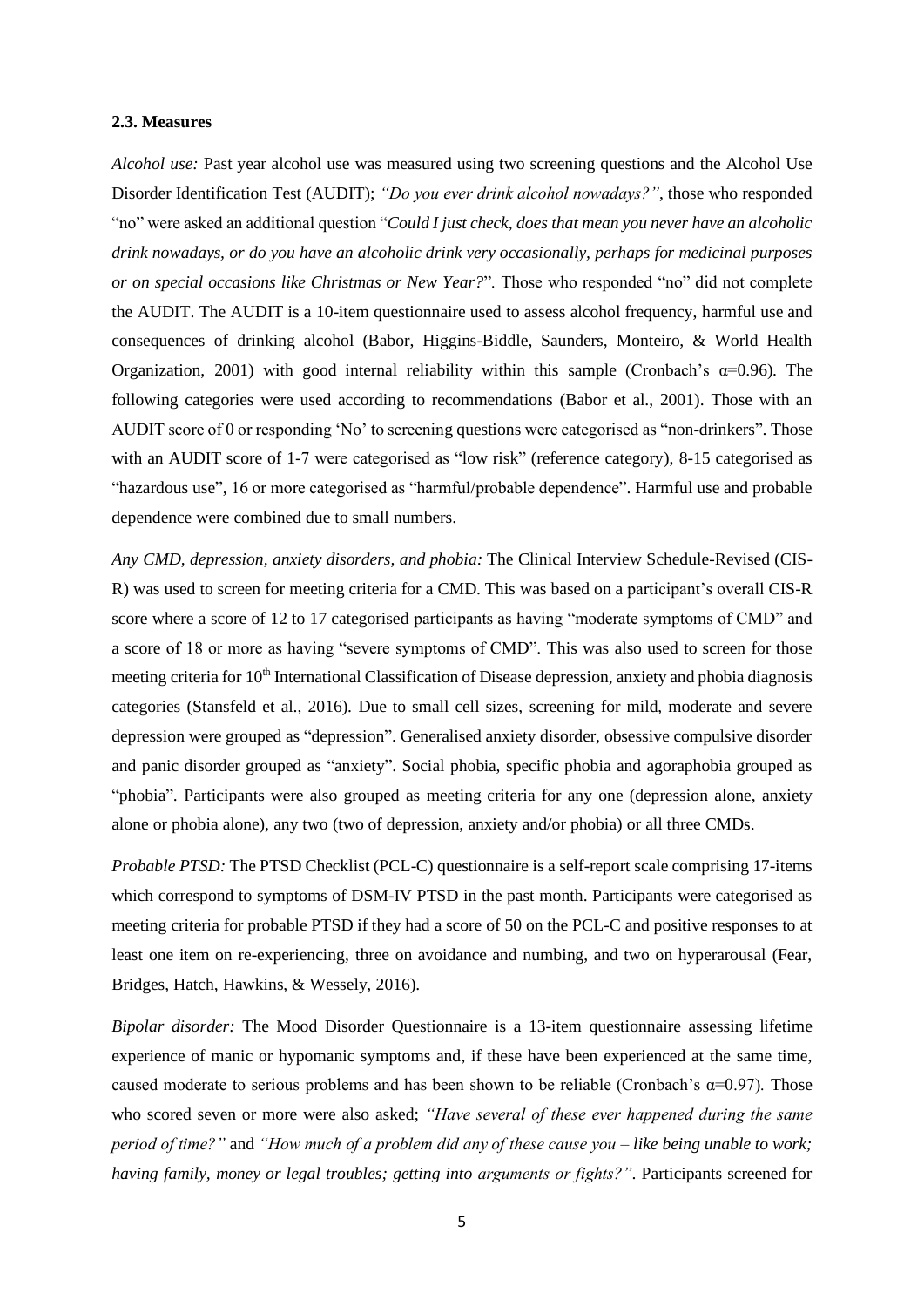bipolar disorder if they answered "yes" to the first additional question, "moderate" or "severe problem" to the second additional question, and had a score of seven or more (Marwaha, Sal, & Bebbington, 2016).

*Anti-Social Personality Disorder (ASPD) and Borderline Personality Disorder (BPD):* The Structured Clinical Interview for DSM-IV Personality Disorders was used to screen for lifetime ASPD and BPD (Moran, 2016). Meeting criteria for ASPD was defined as having a score of three or more on questions around failure to conform to social norms and aggressiveness, as well as meeting diagnostic criteria for conduct disorder before age 15. Meeting criteria for BPD was defined as having a score of five or more to questions related to instability of interpersonal relationships, mood, with impulsivity in childhood (Moran, 2016).

*Probable psychotic disorder:* The Psychosis Screening Questionnaire (PSQ) is a five-item questionnaire assessing symptoms of psychosis. Screening for probable psychotic disorder included participants who positively endorsed any two of the following and did not complete a follow-up interview: 1) currently taking antipsychotic medication; 2) reporting an inpatient stay for a mental or emotional problem in the past three months; or 3) having been admitted to a hospital specialising in mental health problems at any time, 5) a positive response to question 5a on the PSQ assessing auditory hallucinations, 6) reporting symptoms suggestive of psychotic disorder or 7) discussing such symptoms with a GP in the past year, self-reported identification with psychotic disorder (Bebbington, 2016).

*Attention Deficit Hyperactivity Disorder (ADHD):* The Adult ADHD Self-Report Scale-v1.1 is a sixitem shortened version of the 18-item Symptom Checklist scale which measures the frequency of recent symptoms of adult ADHD and is shown to be reliable (Cronbach's  $\alpha$ =0.73). A score of four or more was used to screen positive for ADHD (Brugha, 2016).

*Demographic and SES characteristics:* A range of demographic and SES characteristics were measured. Gender ("male" as the reference category), age (categorised as "16-34", "35-54" (reference category), "55-74", "75+"), marital status (categorised as "married or civil partnership" (reference category), "single", "separated/divorced/widowed"), ethnicity (categorised as "white" (reference category) and "non-white", this variable was not pre-registered), whether participants had children aged under 16 years living in the household (categorised as "yes" or "no" (reference category), education (categorised as "degree level or above", "GCSE or A-Level" (reference category), "foreign qualifications", "no qualifications"), occupational grade (categorised as "professional/managerial", "intermediate, lower supervisory/small employers and own account workers", "lower supervisory technical/semi-routine/routine" (reference category), "never worked/not worked in past year" and "not classified for other reason", housing tenure (categorised as "owner-occupied" (reference category), "private renter", and "social or other renter") (McManus, Bebbington, Jenkins, & Brugha, 2016).

## **2.4. Sample size**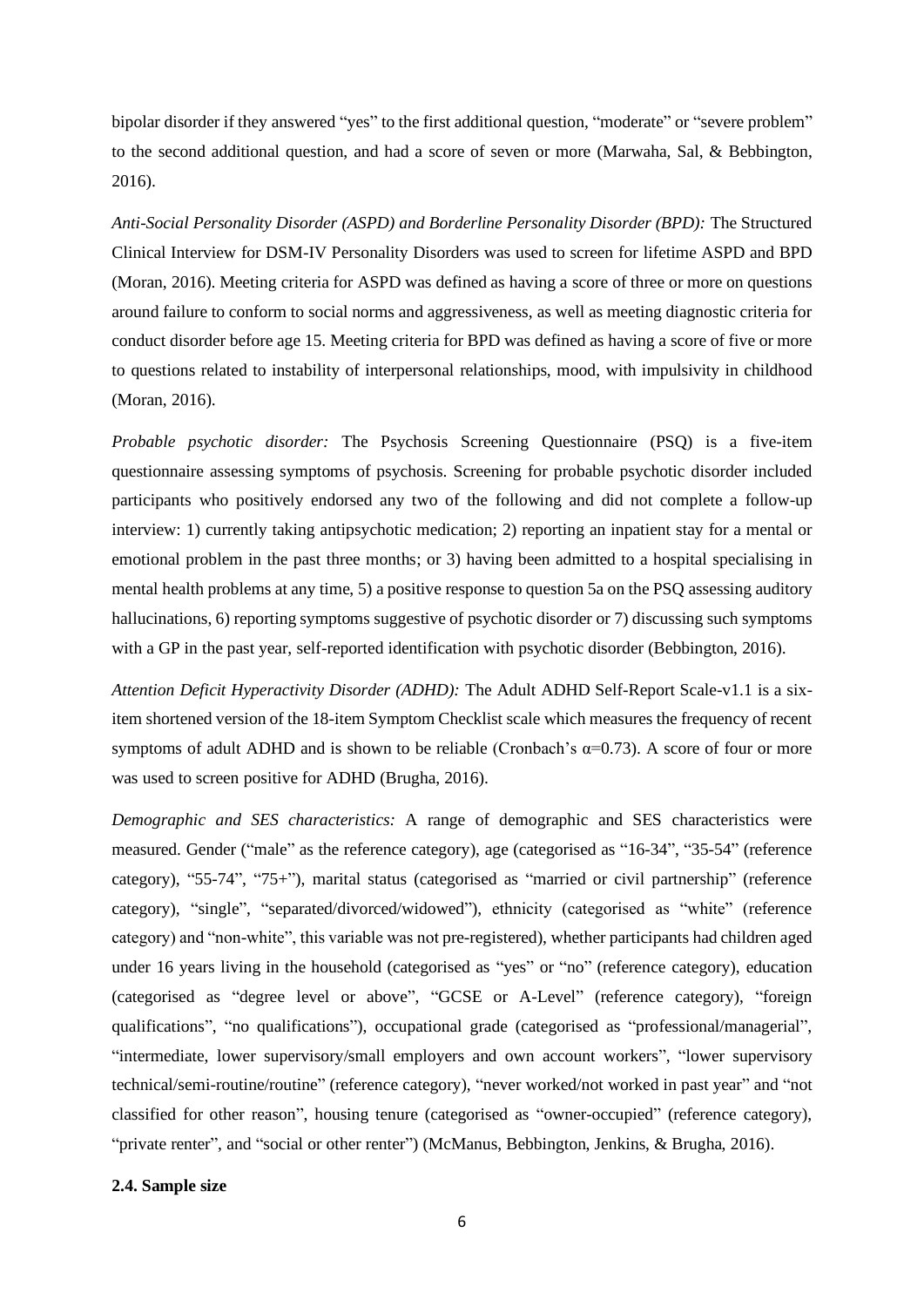Of the 13,313 addresses identified in the sampling frame the final 2014 APMS sample was 7,546, with a response rate of 57%. This included 18 partial interviews where the participant completed some sections of the full interview. Most variables had a small amount of missing data  $(-0.01\%)$  though alcohol use, probable PTSD and bipolar disorder had 3.7%, 5.3% and 5.5% missing data, respectively. Given the small amount of missing data, a complete case analysis was conducted with participants who completed the alcohol use measures (*N*=7,218) as this was our main outcome variable. Potential nonresponse bias could be due to items being in the self-completion section of the questionnaire (McManus, et al., 2019).

#### **2.5. Statistical methods**

Cross-tabulations were used to examine the prevalence of the different alcohol use categories in individuals who did and did not meet criteria for each mental health problem. The unweighted frequency and weighted percentage were reported, with weights accounting for selection probabilities and nonresponse. Alcohol use categories (non-drinking, hazardous use, harmful/probable dependence) were our outcome variables and meeting criteria for CMD symptoms and specific mental health problems predictor variables.

Unadjusted multinomial logistic regression was conducted to examine the strength of the association between non-drinking, hazardous use, and harmful/probable dependence and meeting criteria for symptoms of CMD and specific mental health problems compared to those who did not meet criteria for symptoms of CMD and the respective mental health problem, respectively. We then adjusted our analyses for demographic (gender, age, marital status, ethnicity and having children in the household) and SES characteristics (occupational grade, education and housing tenure). Multinomial odds ratios and 95% confidence intervals were used to assess and compare the size of associations between alcohol use and specific mental health problems. Confidence intervals overlapping with 1 and with a p-value of over 0.05 were deemed non-significant. Forest plots were produced to illustrate the strength of the association between alcohol use categories and mental health problems. All analyses were conducted in STATA 14.0 using the 'svy' command.

A pre-registered sensitivity analysis was conducted to examine the interaction between gender and CMD symptoms on alcohol use outcomes (non-drinking, hazardous use, and harmful/probable dependence). We conducted an exploratory analysis to examine the prevalence and associations between meeting criteria for one, two or all CMD, or any SMI with alcohol use categories.

## **3. Results**

### **3.1. Descriptive data**

Table 1 shows participant demographic and SES characteristics, and associations with alcohol use. Nondrinkers were more likely to be female, aged under 35 or over 74, non-white, previously partnered, had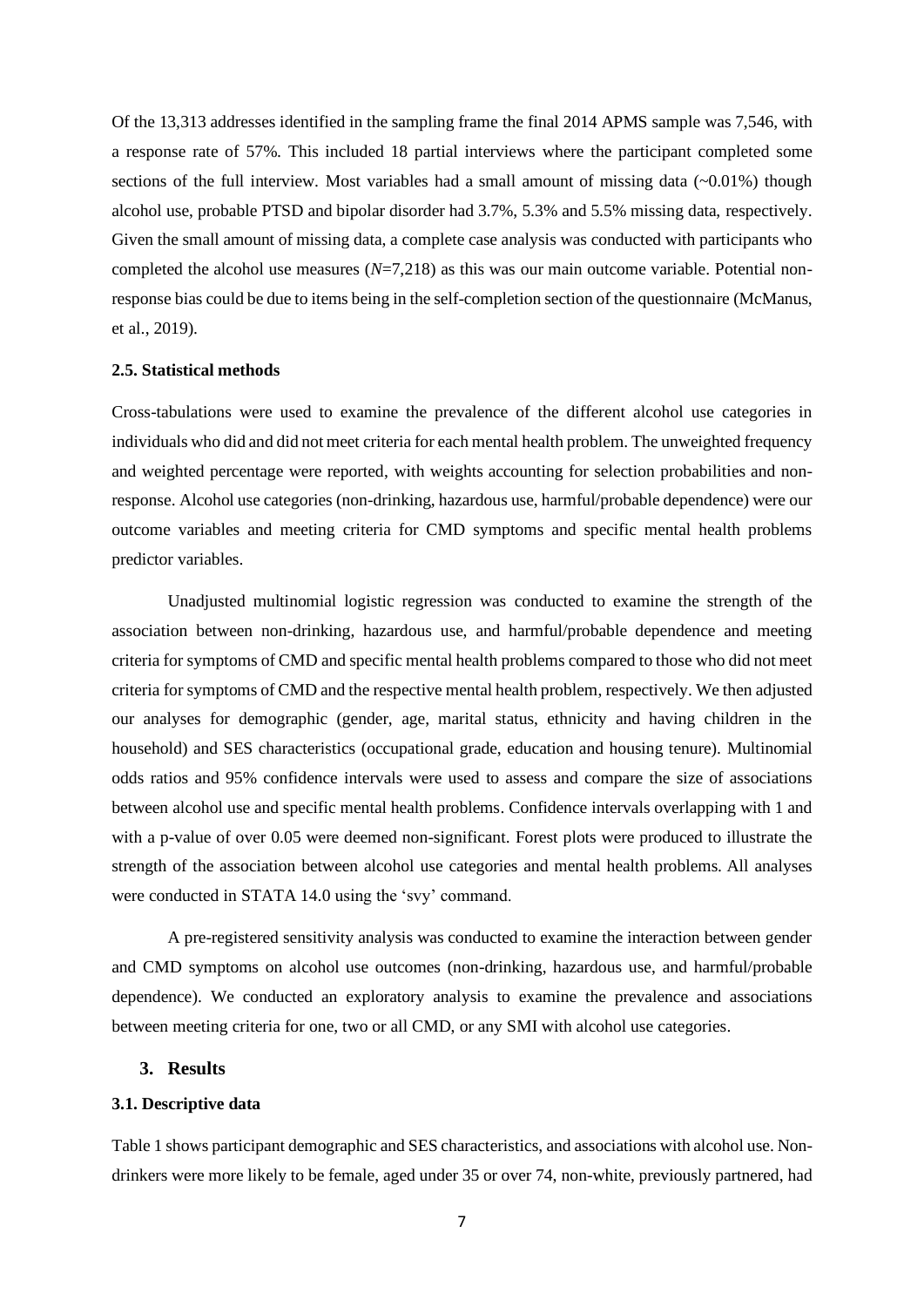children aged under 16 living in the household, no qualifications, not worked in the last year and living in rented accommodation. Hazardous or harmful/probable dependent drinkers were more likely to be male and single. Being of higher occupational grade or not working in the last year decreased the likelihood of harmful/probable dependent drinking.

#### **3.2 Primary analyses**

#### **3.2.1. Non-drinking and meeting criteria for mental health problems**

The prevalence of non-drinking was higher among those with moderate (22.72%) and severe (33.21%) symptoms of CMD compared to those without symptoms (21.81%, see table 2). The prevalence of nondrinking among those meeting criteria for a specific mental health problem was highest for probable psychotic disorder (52.30%, see table 2). With the exception of ASPD, the prevalence of non-drinking was higher among those meeting criteria for any specific mental health problem compared to those not meeting criteria for the respective problem (see table 2).

Those meeting criteria for severe symptoms of CMD were twice as likely to report non-drinking and associations remained, though slightly attenuated, after adjustment for demographic and SES characteristics (see table 3). Adjusted associations with non-drinking increased for most mental health problems with odds highest for more severe problems, such as probable psychotic disorder, whereby odds were three-fold indicating a moderate effect. Unadjusted associations between meeting criteria for specific mental health problems and non-drinking (excluding ASPD) were partially attenuated after adjustment for demographic and SES characteristics, excluding anxiety disorder and ADHD where associations were no longer significant (see table 3). This suggests that non-drinking is associated with most mental health problems after accounting for participant SES characteristics and strongest for those meeting criteria for more severe problems (see figures 1 and 2 for further illustration).

#### **3.2.2. Hazardous use and meeting criteria for mental health problems**

There was no association between hazardous use and having symptoms of CMD (see table 3). For specific mental health problems, the prevalence of hazardous use was highest for those meeting criteria for ASPD (30.29%, see table 2) with a two and a half fold increase in the odds of reporting hazardous use after adjustment for demographic and SES characteristics, compared to low risk, indicating a moderate effect (see table 3). There were some associations between meeting criteria for mental health problems and hazardous use, excluding depression, phobia and probable psychotic disorder, which were partially attenuated after adjustment for demographic and SES characteristics (see table 3). Associations were strongest for personality disorder and bipolar disorder whereby odds were over seven-fold indicating a large effect, suggesting that those meeting criteria for more severe problems were more likely to report hazardous drinking, compared with low risk and this is reflected in the forest plots (see figures 1 and 2).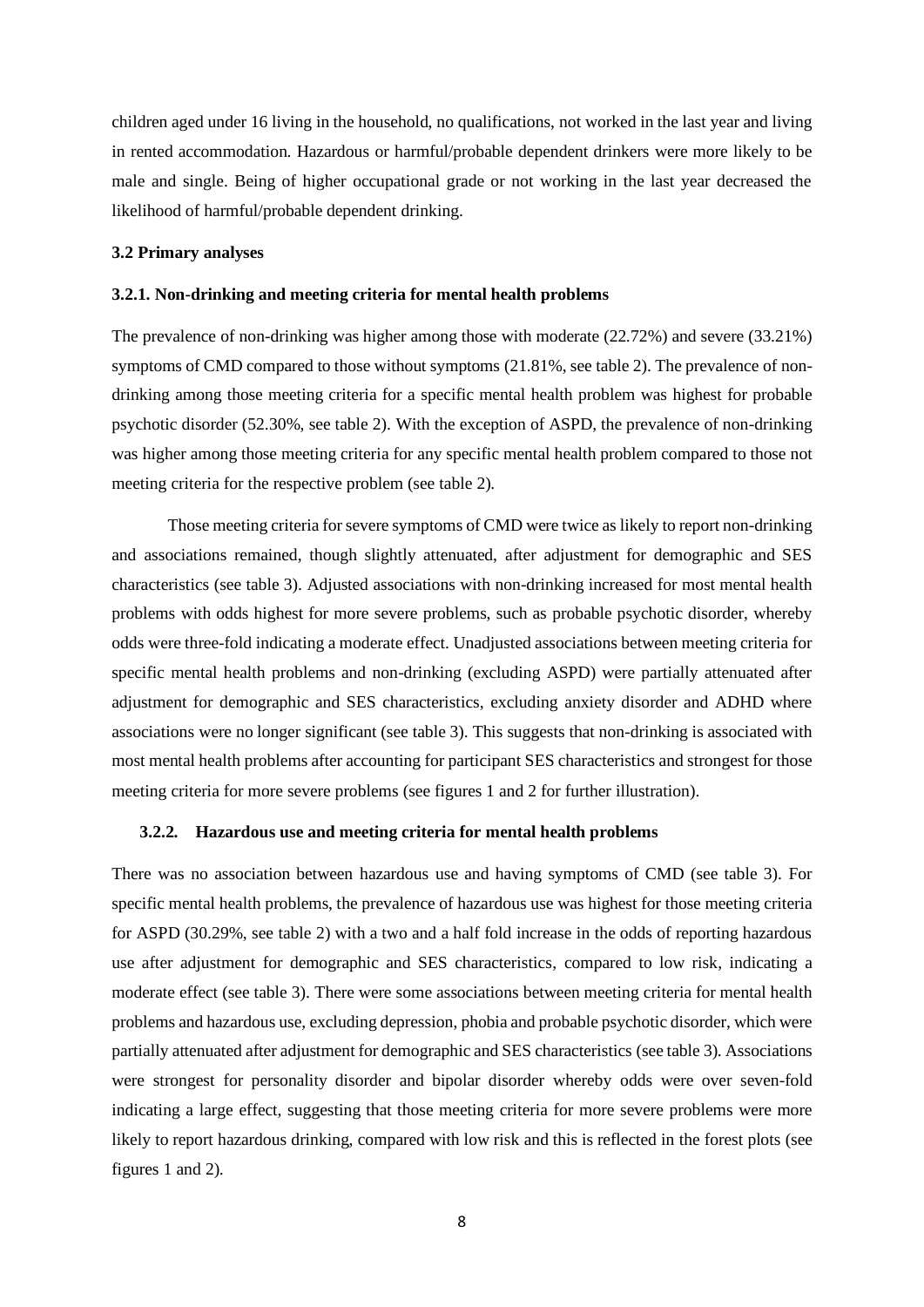#### **3.2.3. Harmful/probable dependence and meeting criteria for mental health problems**

The prevalence of harmful/probable dependence among those with moderate (6.47%) or severe symptoms (8.54%) of CMD was higher compared to those without symptoms (2.27%, see table 2). The prevalence of harmful/probable dependence was higher among those meeting criteria for all mental health problems (see table 2).

Moderate to large effects were found with three- and five-fold increases in the odds of harmful/probable dependence for those with moderate or severe CMD symptoms, compared to low risk, respectively after adjustment for demographic and SES characteristics (see table 3). For more specific mental health problems, associations were strongest for those meeting criteria for more severe problems; individuals with BPD had an almost 10-fold increase in the odds, compared to low risk, indicating a large effect (see table 3). Associations with specific mental health problems, excluding probable psychotic disorder, remained after adjustment for demographic and SES characteristics (see table 3) and this is reflected in the forest plots (see figures 1 and 2). The attenuated effect for meeting criteria for probable psychotic disorder may be due to insufficient power (see table 3).

## **3.3 Exploratory analyses**

The prevalence and associations of non-drinking or harmful/probable dependence was higher among those meeting criteria for one or more CMDs or SMIs compared to those not meeting criteria, with moderate effect sizes (see supplementary tables 1 and 2).

#### **3.3.1 Sensitivity analyses**

A sensitivity analysis found no significant interaction between gender and CMD symptoms for any of the alcohol use outcomes (p>0.05, see supplementary table 3).

## **4. Discussion**

#### **4.1. Key findings**

Supporting our hypotheses, we found those meeting criteria for a mental health problem were more likely to report non-drinking, hazardous and harmful/probable dependence, compared to low risk. Associations were strongest for those meeting criteria for probable psychotic disorder, ASPD and BPD, respectively, even after adjustment for demographic and SES characteristics. Our study shows that whilst alcohol misuse is associated with mental health problems, which is consistent with previous research, we also found non-drinking is strongly associated with such problems, even after accounting for demographic and SES characteristics. This is one of the first studies to examine associations between alcohol use and non-drinking across a range of mental health problems while also examining the role of SES in explaining comorbidity.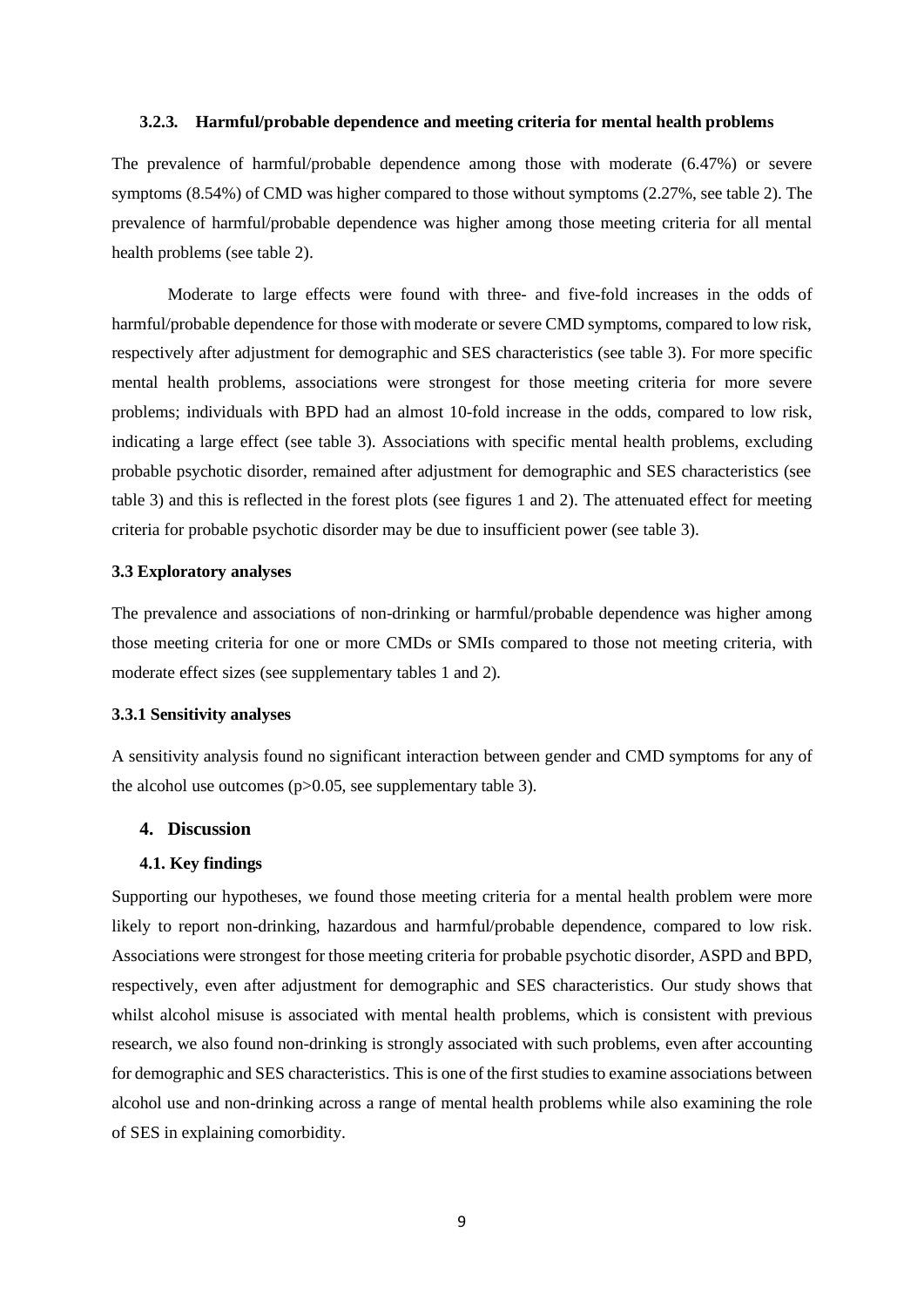Our findings indicate the need to explore additional mechanisms of alcohol use and nondrinking among those with a mental health problem, specifically those meeting criteria for more severe problems. Further, our findings strengthen the notion that alcohol use and mental health problems should be treated in parallel, with improved communication across mental health and substance use services.

#### **4.2. Comparisons to previous research**

Our findings are partially consistent with previous research which found that alcohol use was higher among those with a mental health problem (Bell & Britton, 2014; Swendsen et al., 2010), specifically depressive, anxiety and more severe mental health problems (Grant et al., 2015). A recent study found the prevalence of hazardous/harmful alcohol use was highest for those with depression compared to other disorders whereas we found this was highest for those with more severe problems, but this may be due to differences between the cut-offs used (Davis et al., 2020). However, much of the research has focussed on alcohol misuse and non-drinking separately, and with regards to a restricted number of mental health problems (Crum et al., 2008; Degenhardt et al., 2018; Skogen et al., 2011). We have shown, in a sample representative of the general population, moderate to strong associations between alcohol misuse and non-drinking across different mental health problems, particularly those meeting criteria for a SMI, such as probable psychotic disorder.

Strong associations were found between non-drinking and mental health problems, particularly more severe problems, indicating that alcohol use and mental health comorbidity may extend beyond alcohol misuse. Specifically, only BPD, and not ASPD, was associated with non-drinking, which is in contrast to a previous study (Skogen et al., 2011), indicating that non-drinking may be uniquely associated with specific types of personality disorder. Reasons for non-drinking may include participants' beliefs, severity of the illness, being on medication, or being a previous harmful drinker (Healey et al., 2009; Skogen et al., 2011). Indeed, longitudinal research has shown that drinkers at baseline who stopped drinking at follow-up were more likely to report an onset of depression or anxiety, therefore, worsened mental health may influence the decision to not drink (Sarich et al., 2019). Our findings of non-drinking indicate having a mental health problem may not necessarily increase the likelihood of drinking at harmful levels and other factors may influence drinking or abstinence among those with a mental health problem. Currently, there is limited research exploring the relationship between non-drinking and mental health, and our findings suggest a need to examine this further.

We found those meeting criteria for anxiety, BPD or ADHD were more likely to drink alcohol at hazardous or harmful/probable dependent levels with stronger associations for harmful/probable dependence which is consistent with previous research (Grant et al., 2015; Lai et al., 2015). It may be that alcohol is used to control different phases of an illness, for example, used to control the feelings of elation in the lead up to the manic phase and used less in the depression phase (Healey et al., 2009; Lai et al., 2015). Longitudinal research has shown that those reporting poor mental health, psychotic experiences or depressive mood at baseline were at an increased risk of reporting alcohol problems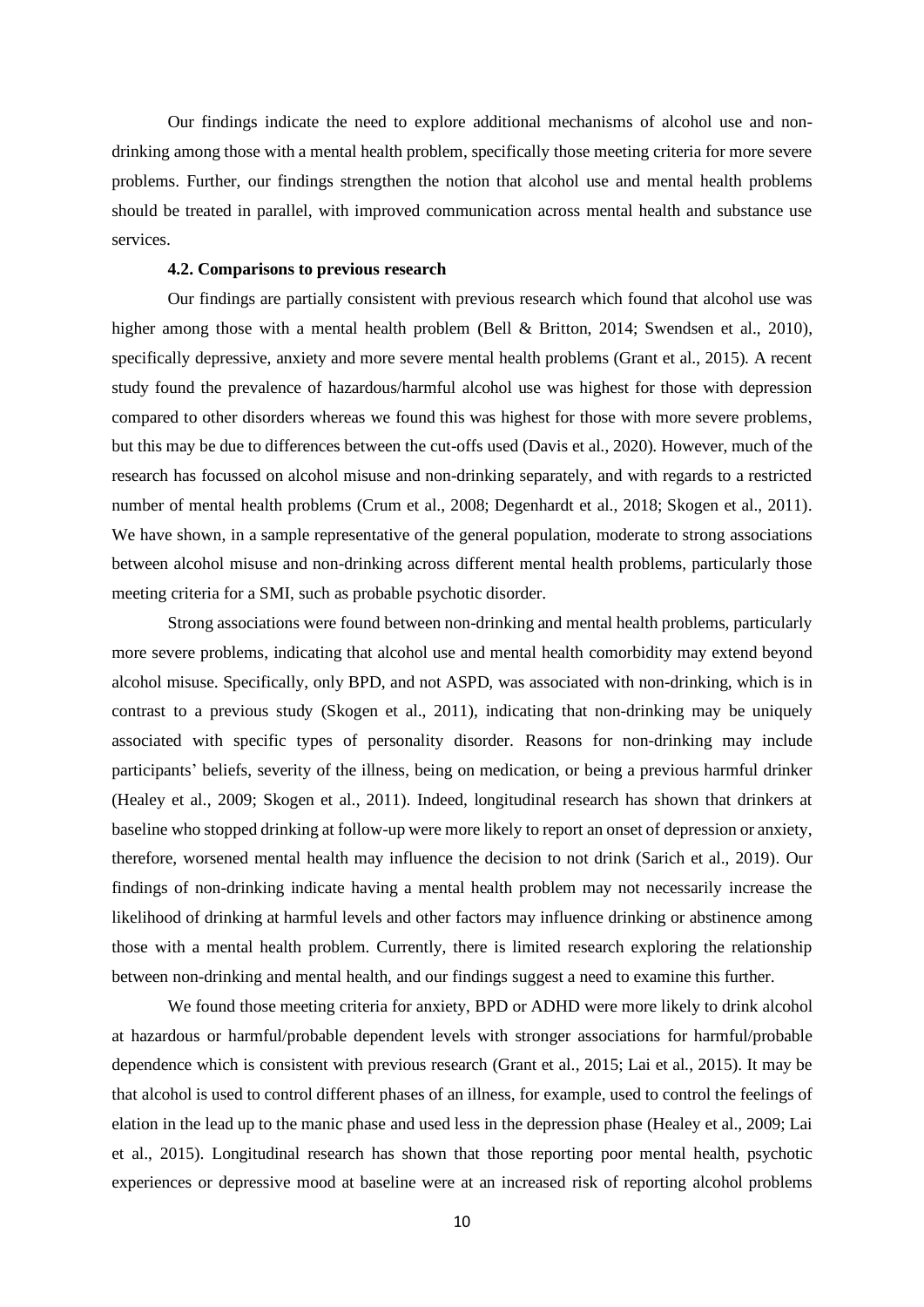(Bell & Britton, 2014; Degenhardt et al., 2018; Torvik et al., 2017) indicating that alcohol may be used to cope worsened mental health and our findings support this.

Stronger associations with alcohol use were found among those meeting criteria for more severe problems which could be explained by theories, such as the self-medication theory (Khantzian, 1997). Indeed, it may be that experiencing specific symptoms associated with more severe mental health problems increases the likelihood of drinking (Healey et al., 2009; Tragesser et al., 2007), this could be prevented by the treatment of symptoms (Swendsen, 2010). It was not possible to explore whether alcohol use was motivated by mental health symptoms in this study, however, some theories suggest that alcohol can be used to cope with poor mental health (Cooper et al., 1995), and research has shown this for some mental health problems, such as depression and anxiety (Collins et al., 2018; Holahan et al., 2002). Our findings suggest a need to explore this across a range of more severe problems which might inform how to tailor interventions more appropriately.

Finally, we found that demographic and SES characteristics only partially accounted for the association between alcohol use and mental health problems suggesting that, although such characteristics should be considered, alcohol use remains strongly associated with mental health problems irrespective of an individual's SES characteristics. More specifically, those with a mental health problem were more likely to drink harmfully and this was not restricted to those of lower SES which is contrary to previous research (Beard et al., 2019) and theories such as the social causation hypothesis (Goldman, 1994). Our findings, instead, suggest that alcohol may be used as a coping technique for mental health across SES groups. Associations may differ depending on which SES measure is used, and that methods such as latent class analysis can be used to define more descriptive categories beyond just high or low SES (Skogen, Boe, Thorrison, Riper & Aas, 2019).

#### **4.1.Strengths and limitations**

This study examined the prevalence and association between a large range of mental health problems and alcohol use in England. Much of the previous research has focused on alcohol misuse or nondrinking separately (Grant et al., 2015; Skogen et al., 2011; Swendsen et al., 2010) and research that has focussed on investigating the associations with mental health problems, has restricted this to a small number of problems (Goodwin et al., 2017; Skogen et al., 2011; Thandi et al., 2015). Our study provides a novel insight into the associations between alcohol and mental health while considering other characteristics.

Our study has limitations. First, the APMS is a cross-sectional survey, and therefore, we cannot determine the timeline of associations between mental health and alcohol use. Second, while measures used in our study have been validated, these are screening tools and those meeting criteria for a specific mental health problem would require further investigation to determine diagnostic caseness. Third, where possible we have used stringent criteria to screen for mental health problems though some use diagnostic criteria (i.e. PCL-C) and others do not (i.e. mood disorder questionnaire), and comparing different problems is not always directly comparable. And fourth, while we included a range of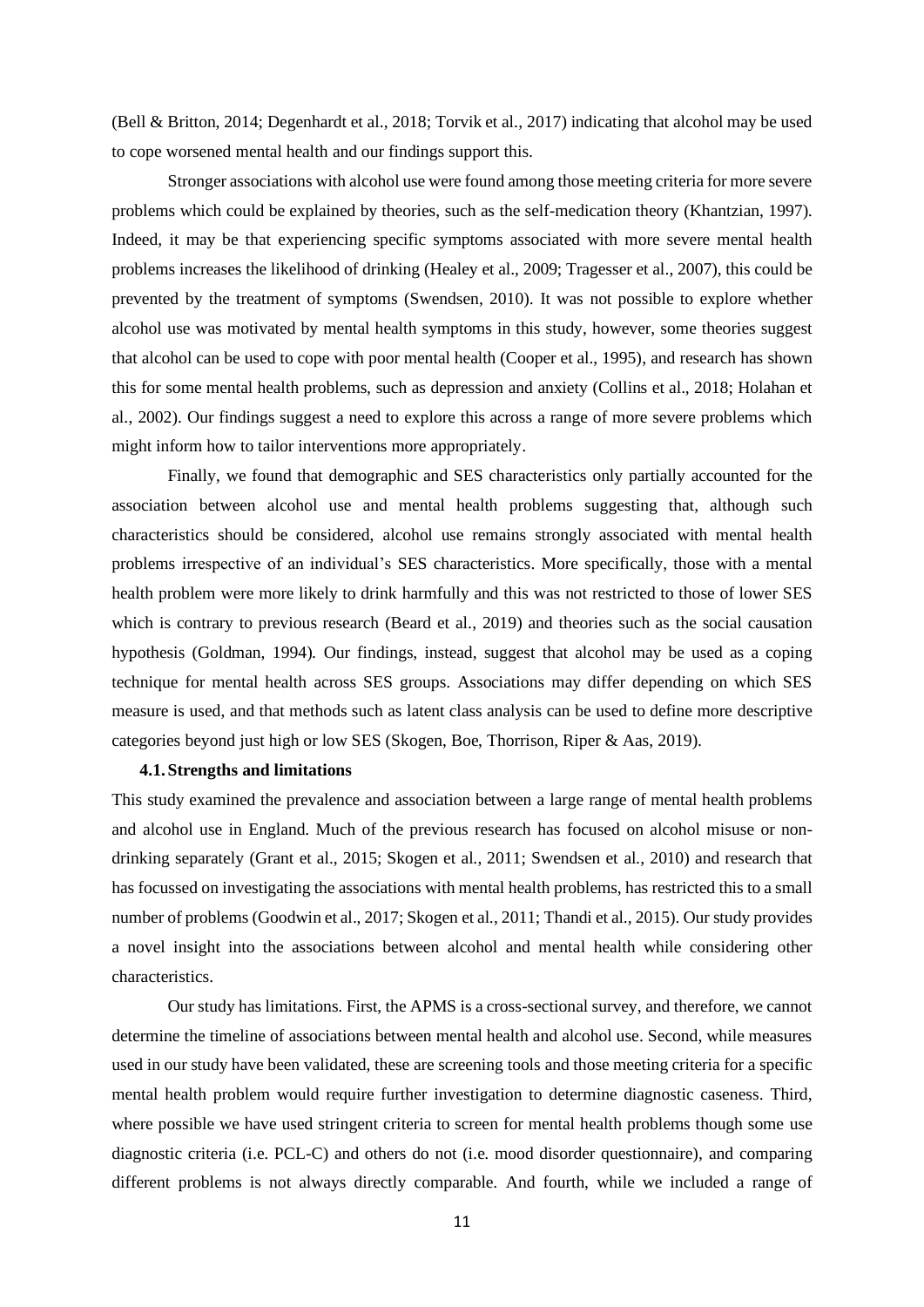demographic and SES characteristics in our analyses, other characteristics such as income may explain some of these associations, however, it was not possible to do this in the current study due to a large amount of missing data.

#### **4.2.Conclusions**

Our study found meeting criteria for mental health problems, in particular SMIs, was strongly associated with drinking above hazardous levels and non-drinking which remained after adjustment for demographic and SES characteristics using a large representative dataset of England. Our findings suggest that treatment for alcohol use and mental health should be addressed in parallel and comorbidity is not restricted to individuals of lower SES. Further, mechanisms underlying misusing alcohol and non-drinking among those with more severe mental health problems should be explored.

#### **5. References**

- Babor, T. F., Higgins-Biddle, J. C., Saunders, J. B., Monteiro, M. G., & World Health Organization. (2001). AUDIT: the alcohol use disorders identification test: guidelines for use in primary health care.
- Beard, E., Brown, J., West, R., Kaner, E., Meier, P., & Michie, S. (2019). Associations between socioeconomic factors and alcohol consumption: A population survey of adults in England. *PLOS ONE, 14*(2), e0209442. doi:10.1371/journal.pone.0209442
- Bebbington, P., Rai D., Strydom A., Brigha T., McManus S. & Morgan Z. (2016). Chapter 5: Psychotic disorder. In *Mental health and wellbeing in England: Adult Psychiatric Morbidity Survey 2014*. Leeds: NHS Digital.
- Bell, S., & Britton, A. (2014). An exploration of the dynamic longitudinal relationship between mental health and alcohol consumption: a prospective cohort study. *BMC medicine, 12*(1), 91.
- Brugha T., A. P., Strydom A., Morgan Z. & Christie S. (2016). Chapter 8: Attentiondeficit/hyperactivity disorder. In *Mental health and wellbeing in England: Adult Psychiatric Morbidity Survey 2014*. Leeds: NHS Digital.
- Collins, J. L., Thompson, K., Sherry, S. B., Glowacka, M., & Stewart, S. H. (2018). Drinking to cope with depression mediates the relationship between social avoidance and alcohol problems: A 3-wave, 18-month longitudinal study. *Addictive behaviors*, 76, 182-187.
- Cooper, M. L., Frone, M. R., Russell, M., & Mudar, P. (1995). Drinking to regulate positive and negative emotions: a motivational model of alcohol use. *Journal of Personality and Social Psychology*, 69(5), 990.
- Crum, R. M., Green, K. M., Storr, C. L., Chan, Y. F., Ialongo, N., Stuart, E. A., & Anthony, J. C. (2008). Depressed mood in childhood and subsequent alcohol use through adolescence and young adulthood. *Archives of general psychiatry*, 65(6), 702-712.
- Davis, K. A., Coleman, J. R., Adams, M., Allen, N., Breen, G., Cullen, B., ... & Howard, L. M. (2020). Mental health in UK Biobank–development, implementation and results from an online questionnaire completed by 157 366 participants: a reanalysis. *British Journal of Psychiatry Open*, 6(2).
- Day, E., & Rudd, J. H. (2019). Alcohol use disorders and the heart. *Addiction*, *114*(9), 1670-1678.
- Degenhardt, L., Saha, S., Lim, C. C., Aguilar‐Gaxiola, S., Al‐Hamzawi, A., Alonso, J., ... & de Girolamo, G. (2018). The associations between psychotic experiences and substance use and substance use disorders: findings from the World Health Organization World Mental Health surveys. *Addiction*, 113(5), 924-934.
- Drummond, C., McBride, O., Fear, N., Fuller, E. (2016). *'Chapter 10: Alcohol dependence' in McManus S, Bebbington P, Jenkins R, Brugha T. (eds) Mental health and wellbeing in England: Adult Psychiatric Morbidity Survey 2014.* Leeds: NHS Digital.
- Fear, N. T., Bridges, S., Hatch, S., Hawkins, V., & Wessely, S. (2016). Chapter 4: Posttraumatic stress disorder. In *Mental health and wellbeing in England: Adult Psychiatric Morbidity Survey 2014*. Leeds: NHS Digital.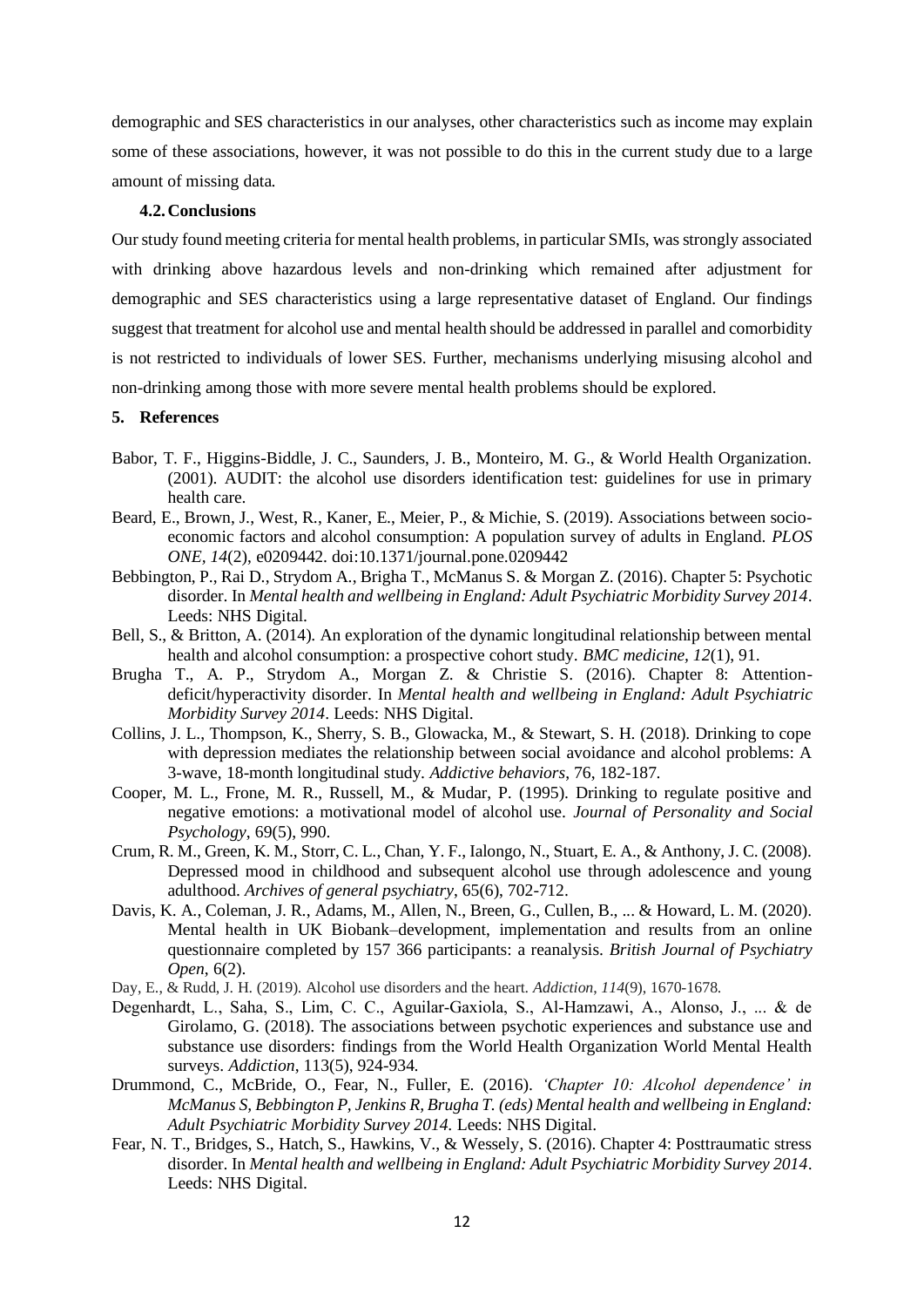- Gmel, G., Gutjahr, E., & Rehm, J. (2003). How stable is the risk curve between alcohol and all-cause mortality and what factors influence the shape? A precision-weighted hierarchical metaanalysis. *European journal of epidemiology*, 18(7), 631-642.
- Goldman, N. (1994). Social factors and health: the causation-selection issue revisited. *Proceedings of the National Academy of Sciences, 91*(4), 1251-1255.
- Goodwin, L., Gazard, B., Aschan, L., MacCrimmon, S., Hotopf, M., & Hatch, S. (2017). Taking an intersectional approach to define latent classes of socioeconomic status, ethnicity and migration status for psychiatric epidemiological research. *Epidemiology and psychiatric sciences*, 1-12.
- Goodwin, L., Norton, S., Fear, N. T., Jones, M., Hull, L., Wessely, S., & Rona, R. J. (2017). Trajectories of alcohol use in the UK military and associations with mental health. *Addictive Behaviors, 75*, 130-137. doi[:https://doi.org/10.1016/j.addbeh.2017.07.010](https://doi.org/10.1016/j.addbeh.2017.07.010)
- Grant, B. F., Goldstein, R. B., Saha, T. D., Chou, S. P., Jung, J., Zhang, H., . . . Huang, B. (2015). Epidemiology of DSM-5 alcohol use disorder: results from the National Epidemiologic Survey on Alcohol and Related Conditions III. *JAMA psychiatry, 72*(8), 757-766.
- Hartz, S. M., Pato, C. N., Medeiros, H., Cavazos-Rehg, P., Sobell, J. L., Knowles, J. A., . . . Genomic Psychiat Cohort, C. (2014). Comorbidity of Severe Psychotic Disorders With Measures of Substance Use. *JAMA psychiatry, 71*(3), 248-254. doi:10.1001/jamapsychiatry.2013.3726
- Healey, C., Peters, S., Kinderman, P., McCracken, C., & Morriss, R. (2009). Reasons for substance use in dual diagnosis bipolar disorder and substance use disorders: A qualitative study. *Journal of affective disorders, 113*(1-2), 118-126.
- Holahan, C. J., Moos, R. H., Holahan, C. K., Cronkite, R. C., & Randall, P. K. (2003). Drinking to cope and alcohol use and abuse in unipolar depression: a 10-year model. *Journal of abnormal psychology*, 112(1), 159.
- Khantzian, E. J. (1997). The self-medication hypothesis of substance use disorders: a reconsideration and recent applications. *Harvard review of psychiatry, 4*(5), 231-244.
- Lai, H. M. X., Cleary, M., Sitharthan, T., & Hunt, G. E. (2015). Prevalence of comorbid substance use, anxiety and mood disorders in epidemiological surveys, 1990–2014: A systematic review and meta-analysis. *Drug and Alcohol Dependence, 154*, 1-13. doi[:https://doi.org/10.1016/j.drugalcdep.2015.05.031](https://doi.org/10.1016/j.drugalcdep.2015.05.031)
- Marwaha, S., Sal, N., & Bebbington, P. (2016). Chapter 9: Bipolar disorder. In *Mental health and wellbeing in England: Adult Psychiatric Morbidity Survey 2014*. Leeds: NHS Digital.
- McManus, S., Bebbington, P., Jenkins, R., & Brugha, T. (2016). *Mental Health and Wellbeing in England: Adult Psychiatric Morbidity Survey 2014: a Survey Carried Out for NHS Digital by NatCen Social Research and the Department of Health Sciences, University of Leicester*: NHS Digital.
- McManus, S., Bebbington, P. E., Jenkins, R., Morgan, Z., Brown, L., Collinson, D., & Brugha, T. (2019). Data resource profile: Adult Psychiatric Morbidity Survey (APMS). *International journal of epidemiology*. doi:10.1093/ije/dyz224
- McManus, S., Gunnell, D., Cooper, C., Bebbington, P. E., Howard, L. M., Brugha, T., . . . Appleby, L. (2019). Prevalence of non-suicidal self-harm and service contact in England, 2000–14: repeated cross-sectional surveys of the general population. *The Lancet Psychiatry, 6*(7), 573-581.
- Moran, P., Rooney, K., Tyrer P., Coid J. . (2016). Chapter 7: Personality disorder. In *Mental health and wellbeing in England: Adult Psychiatric Morbidity Survey 2014*. Leeds: NHS Digital.
- Sarich, P., Canfell, K., Banks, E., Paige, E., Egger, S., Joshy, G., ... & Weber, M. (2019). A prospective study of health conditions related to alcohol consumption cessation among 97,852 drinkers aged 45 and over in Australia. *Alcoholism: Clinical and Experimental Research*, 43(4), 710- 721.
- Skogen, J. C., Bøe, T., Thørrisen, M. M., Riper, H., & Aas, R. W. (2019). Sociodemographic characteristics associated with alcohol consumption and alcohol-related consequences, a latent class analysis of The Norwegian WIRUS screening study. *BMC public health, 19*(1), 1364. doi:10.1186/s12889-019-7648-6
- Skogen, J. C., Mykletun, A., Ferri, C., Bebbington, P., Brugha, T., Coid, J., . . . Stewart, R. (2011). Mental and personality disorders and abstinence from alcohol: results from a national household survey. *Psychological medicine, 41*(4), 809-818.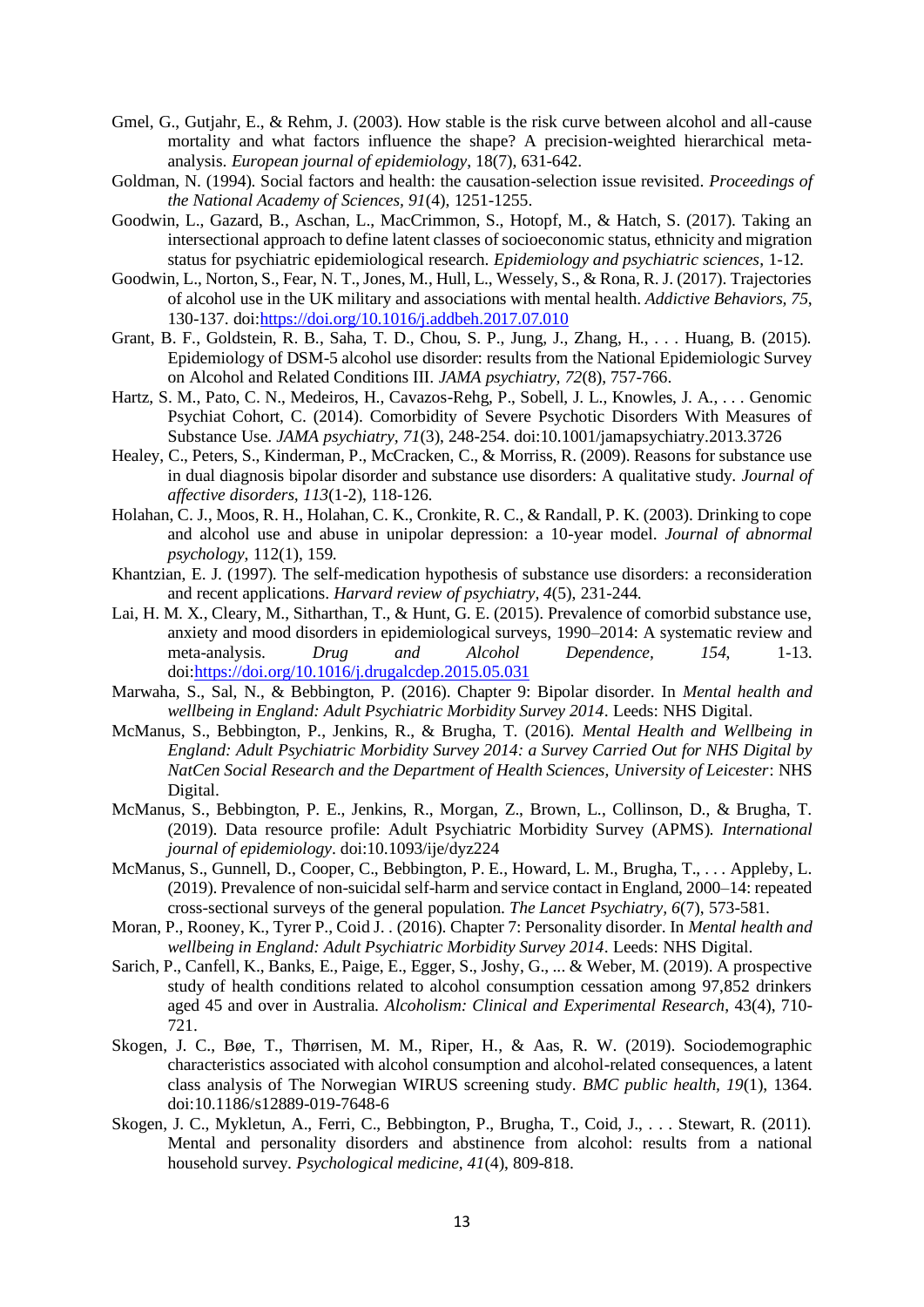- Stansfeld, S., Clark, C., Bebbington, P., King, M., Jenkins, R., & Hinchliffe, S. (2016). Common mental disorders: Adult Psychiatric Morbidity Survey 2014. *NHS Digital*.
- Stockwell, T., Zhao, J., Panwar, S., Roemer, A., Naimi, T., & Chikritzhs, T. (2016). Do "moderate" drinkers have reduced mortality risk? A systematic review and meta-analysis of alcohol consumption and all-cause mortality. *Journal of studies on alcohol and drugs*, 77(2), 185-198. Swendsen, J. (2010). *Psychiatric and Substance Use Disorder Comorbidity*.
- Swendsen, J., Conway Kevin, P., Degenhardt, L., Glantz, M., Jin, R., Merikangas, K. R., . . . Kessler, R. C. (2010). Mental disorders as risk factors for substance use, abuse and dependence: results from the 10‐year follow‐up of the National Comorbidity Survey. *Addiction, 105*(6), 1117-1128.
- Thandi, G., Sundin, J., Ng-Knight, T., Jones, M., Hull, L., Jones, N., . . . Fear, N. T. (2015). Alcohol misuse in the United Kingdom Armed Forces: A longitudinal study. *Drug & Alcohol Dependence, 156*, 78-83.
- Torvik, F. A., Rosenström, T. H., Gustavson, K., Ystrom, E., Kendler, K. S., Bramness, J. G., ... & Reichborn‐Kjennerud, T. (2019). Explaining the association between anxiety disorders and alcohol use disorder: A twin study. *Depression and anxiety*, 36(6), 522-532.
- Tragesser, S. L., Sher, K. J., Trull, T. J., & Park, A. (2007). Personality disorder symptoms, drinking motives, and alcohol use and consequences: cross-sectional and prospective mediation. *Experimental and Clinical Psychopharmacology, 15*(3), 282.
- White, I. R., Altmann, D. R., & Nanchahal, K. (2002). Alcohol consumption and mortality: modelling risks for men and women at different ages. *British Medical Journal*, 325(7357), 191.

## **6. Funding**

This research was funded as part of a PhD Studentship by the Society for the Study of Addiction.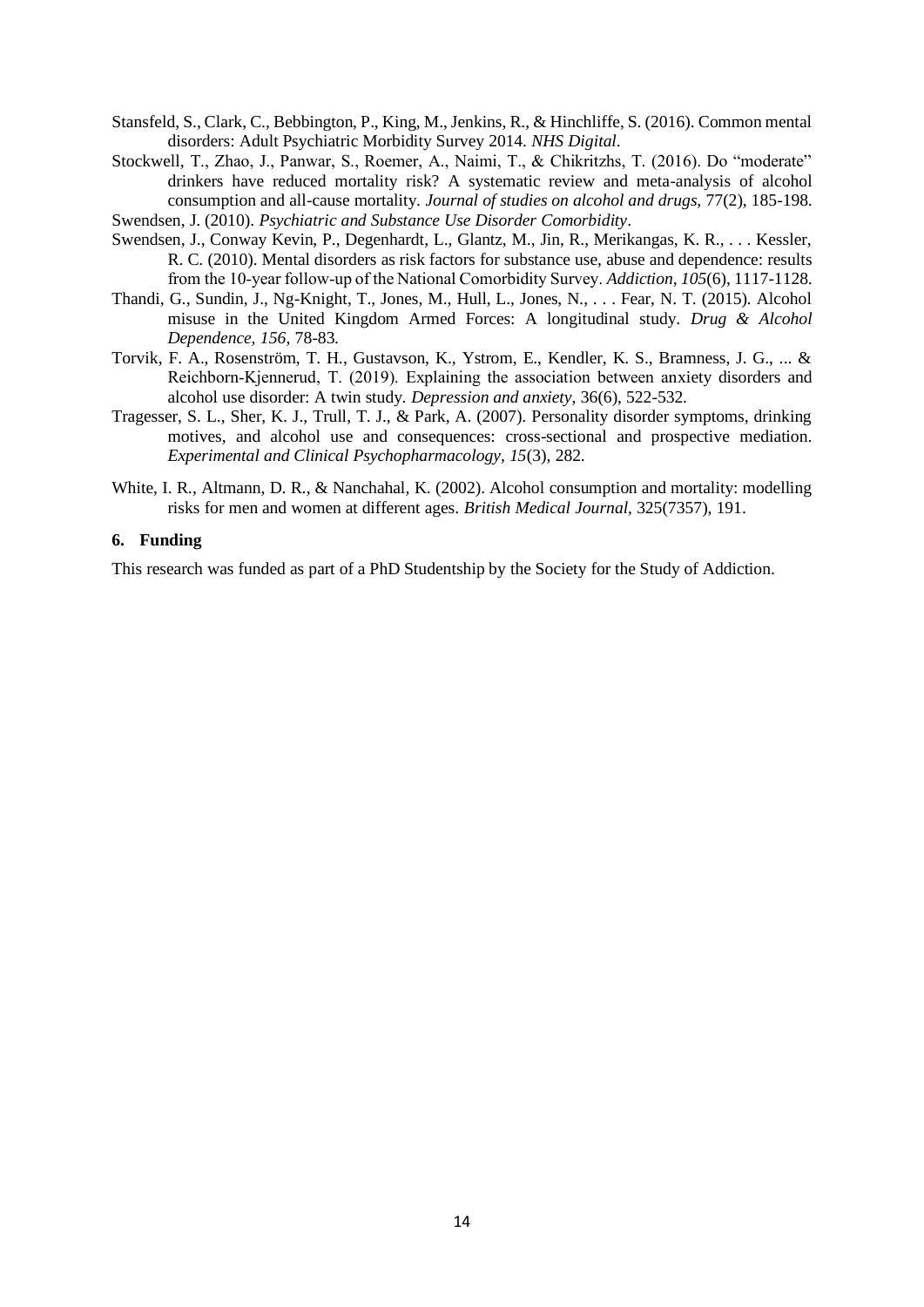# **Tables**

# **Table 1: Participant characteristics and distribution by alcohol use categories (N=7,218)**

|                                               |                                  |                          | Non-drinking      |                  | Low risk <sup>a</sup> | <b>Hazardous</b> use |                          | Harmful/probable dependence |                  |
|-----------------------------------------------|----------------------------------|--------------------------|-------------------|------------------|-----------------------|----------------------|--------------------------|-----------------------------|------------------|
|                                               |                                  | (weighted<br>N<br>$\%$ ) | MOR (95% CI)      | $\boldsymbol{P}$ |                       | MOR (95% CI)         | $\boldsymbol{P}$         | MOR (95% CI)                | $\boldsymbol{P}$ |
| <b>Demographic characteristics</b>            |                                  |                          |                   |                  |                       |                      |                          |                             |                  |
| Gender                                        | Male <sup>b</sup>                | 2,924 (48.83)            |                   |                  |                       |                      |                          |                             |                  |
|                                               | Female                           | 4,294 (51.17)            | $1.30(1.13-1.50)$ | 0.01             |                       | $0.48(0.41 - 0.57)$  | 0.01                     | $0.38(0.27-0.54)$           | 0.01             |
| Age                                           | 16-34                            | 1,555 (31.38)            | $1.29(1.05-1.58)$ | 0.02             |                       | $1.53(1.27-1.85)$    | 0.01                     | $1.42(1.00-2.00)$           | 0.05             |
|                                               | $35 - 54$ <sup>c</sup>           | 2,405 (33.85)            | $\mathbf{1}$      |                  |                       |                      | $\equiv$                 |                             | ÷.               |
|                                               | 55-74                            | 2,315 (25.48)            | $0.99(0.84-1.17)$ | 0.90             |                       | $0.89(0.75-1.06)$    | 0.19                     | $0.56(0.38-0.83)$           | 0.01             |
|                                               | $75+$                            | 943 (9.28)               | $1.79(1.49-2.16)$ | 0.01             |                       | $0.28(0.19-0.40)$    | 0.01                     | $0.08(0.02 - 0.31)$         | 0.01             |
| Ethnicity                                     | White                            | 6,515 (87.34)            |                   |                  |                       |                      |                          |                             |                  |
|                                               | Non-white                        | 678 (12.66)              | $5.11(4.13-6.33)$ | 0.01             |                       | $0.54(0.36-0.81)$    | 0.01                     | $0.86(0.45-1.65)$           | 0.66             |
| Marital status                                | Single                           | 2,069 (34.22)            | $1.15(0.97-1.38)$ | 0.11             |                       | $2.00(1.68-2.37)$    | 0.01                     | $2.70(1.91 - 3.82)$         | 0.01             |
|                                               | Married or<br>civil              | 3,264 (49.41)            |                   |                  |                       |                      |                          |                             |                  |
|                                               | partnership <sup>d</sup>         |                          |                   |                  |                       |                      |                          |                             |                  |
|                                               | Separated/                       | 1,884 (16.37)            | $1.57(1.36-1.82)$ | 0.02             |                       | $1.03(0.86-1.23)$    | 0.74                     | $1.05(0.66-1.65)$           | 0.84             |
|                                               | Divorced/<br>Widowed             |                          |                   |                  |                       |                      |                          |                             |                  |
| Has children                                  | No <sup>e</sup>                  | 5,658 (77.62)            |                   |                  |                       |                      | $\overline{\phantom{0}}$ |                             | Ξ.               |
| aged under 16<br>years living in<br>household | Yes                              | 1,560 (22.38)            | $1.21(1.04-1.41)$ | 0.02             | $\mathbf{1}$          | $0.87(0.72-1.04)$    | 0.13                     | $0.81(0.54-1.22)$           | 0.31             |
| <b>SES</b> characteristics                    |                                  |                          |                   |                  |                       |                      |                          |                             |                  |
| Education                                     | Degree or<br>above               | 2,335 (33.51)            | $0.76(0.63-0.91)$ | 0.01             | 1                     | $0.92(0.77-1.11)$    | 0.39                     | $0.77(0.53-1.13)$           | 0.18             |
|                                               | $A -$<br>Level/GCSEf             | 2,855(43.75)             | $\overline{1}$    | $\sim$           | 1                     | 1                    | ÷.                       | 1                           | $\sim$           |
|                                               | Foreign<br>qualifications        | 252(3.04)                | $1.29(0.91-1.83)$ | 0.16             |                       | $0.55(0.32-0.96)$    | 0.03                     | $0.79(0.29-2.19)$           | 0.65             |
|                                               | N <sub>o</sub><br>qualifications | 1,704 (19.69)            | $1.80(1.53-2.12)$ | 0.01             |                       | $0.66(0.53-0.83)$    | 0.01                     | $0.71(0.45-1.12)$           | 0.14             |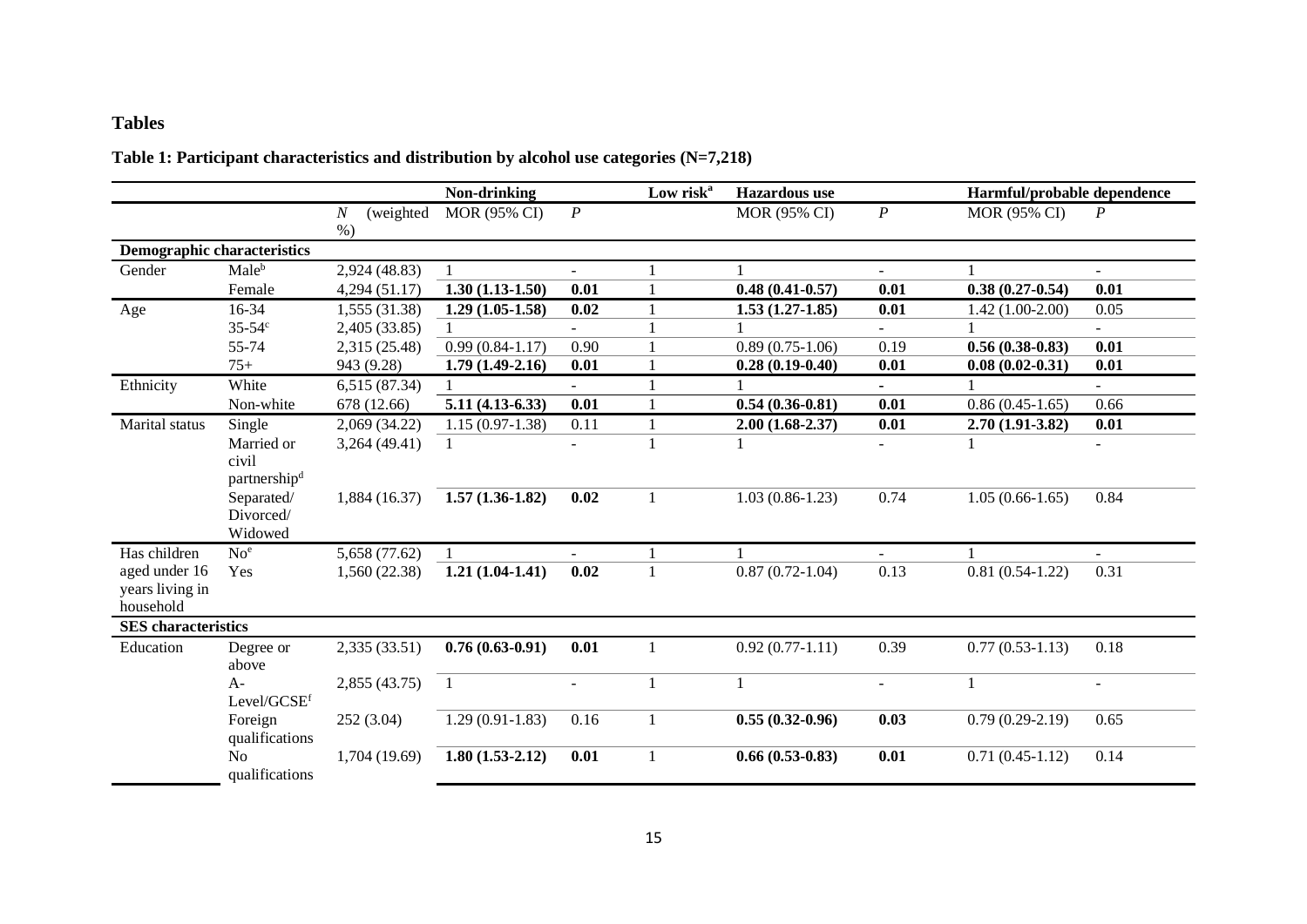| Occupational<br>grade | Managerial/pr<br>ofessional                                                     | 1,760(26.42) | $0.68(0.54-0.87)$ | 0.01 |   | $1.01(0.80-1.29)$ | 0.91 | $0.59(0.39-0.90)$ | 0.02                     |
|-----------------------|---------------------------------------------------------------------------------|--------------|-------------------|------|---|-------------------|------|-------------------|--------------------------|
|                       | Intermediate/S<br>mall<br>employers and<br>own account<br>workers               | 1,064(15.45) | $0.75(0.59-0.95)$ | 0.02 |   | $0.72(0.56-0.94)$ | 0.01 | $0.62(0.38-1.01)$ | 0.06                     |
|                       | Lower<br>supervisory<br>and technical/<br>semi-routine/<br>routine <sup>g</sup> | 1,305(21.91) | $\overline{1}$    |      |   |                   |      |                   |                          |
|                       | Never<br>worked/not<br>worked in last<br>year                                   | 2,752(30.11) | $1.49(1.23-1.81)$ | 0.01 |   | $0.44(0.35-0.57)$ | 0.01 | $0.44(0.29-0.66)$ | 0.01                     |
|                       | Not classified<br>for other<br>reason                                           | 295(6.10)    | $3.63(2.55-5.17)$ | 0.01 |   | $1.08(0.67-1.73)$ | 0.76 | $0.71(0.30-1.70)$ | 0.44                     |
| Housing<br>tenure     | Owner-<br>occupierh                                                             | 4,722(64.17) |                   |      |   |                   |      |                   | $\overline{\phantom{a}}$ |
|                       | Social renter                                                                   | 1,184(15.63) | $2.54(2.13-3.03)$ | 0.01 |   | $0.87(0.67-1.12)$ | 0.28 | $2.13(1.39-3.26)$ | 0.01                     |
|                       | Private or<br>other renter                                                      | 1,265(20.20) | $1.29(1.07-1.57)$ | 0.01 | 1 | $1.45(1.19-1.76)$ | 0.01 | $2.31(1.54-3.46)$ | 0.01                     |

*\*\*Note: MOR=multinomial odds ratio, CI=confidence interval. Bold font indicates significance*

Reference categories: "Low risk, <sup>b</sup>Male gender, <sup>c</sup>Aged 35-54, <sup>d</sup>Married or in civil partnership, *'Does not have children living in household*, <sup>f</sup>Educated to A-*Level/GCSE level, gLower supervisory and technical/semi-routine/routine occupational grade, hOwner-occupier*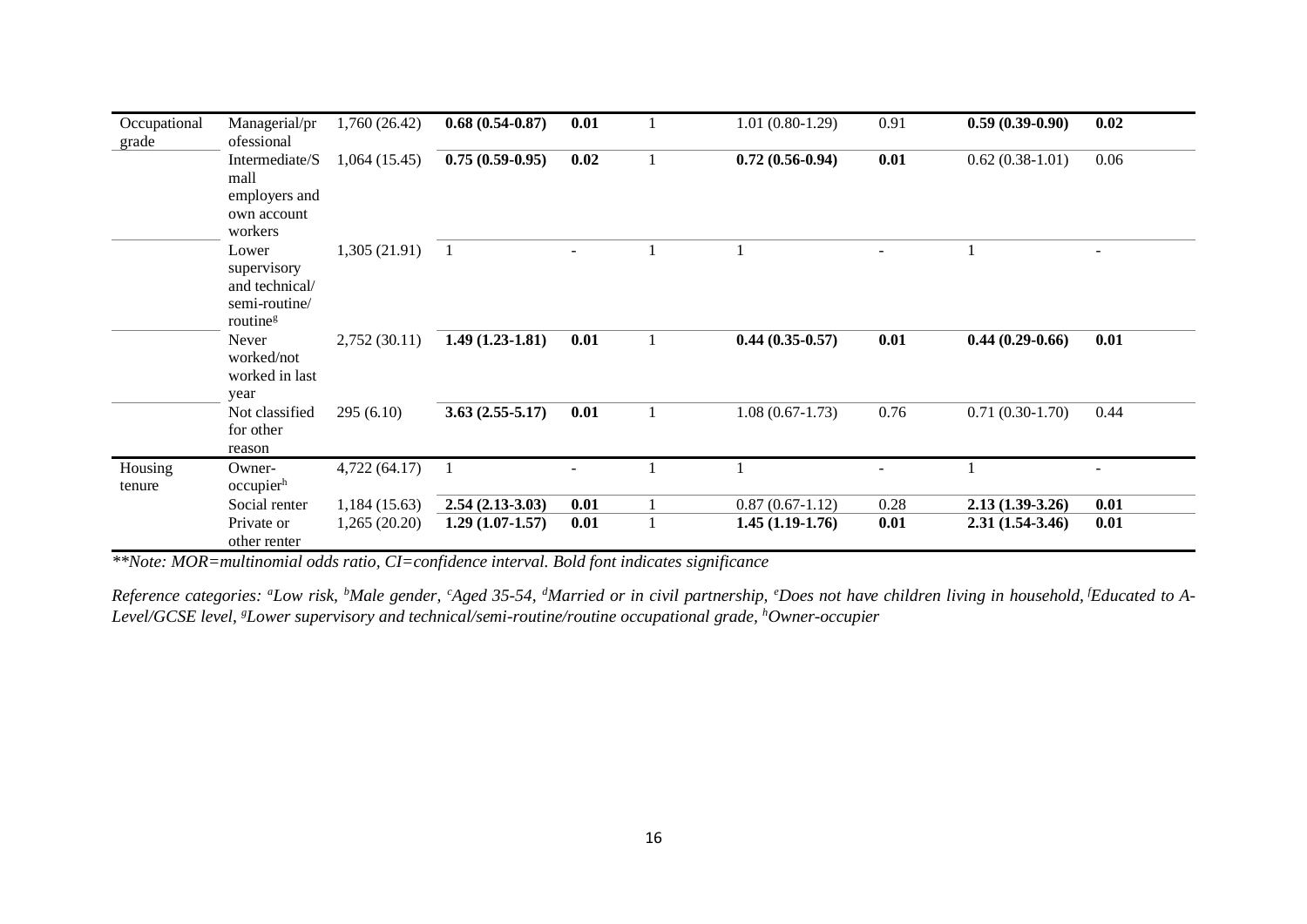|                               |             | Non-drinking               | Low risk                   | <b>Hazardous</b> use       | Harmful/probable dependence |       |
|-------------------------------|-------------|----------------------------|----------------------------|----------------------------|-----------------------------|-------|
| <b>Symptoms of CMD</b>        |             | N (weighted%, 95% CI)      | N (weighted %, 95% CI)     | N (weighted %, 95% CI)     | N (weighted %, 95% CI)      | Total |
| No symptoms                   |             | 1,356 (21.81, 20.52-23.16) | 3,694 (59.15, 57.62-60.67) | 876 (16.76, 15.61-17.97)   | 117 (2.27, 1.84-2.81)       | 6.043 |
| Moderate symptoms of CMD      |             | 132 (22.72, 18.55-27.52)   | 301 (53.85, 48.42-59.19)   | 89 (16.95, 13.35-21.28)    | 32 (6.47, 4.13-10.01)       | 554   |
| Severe symptoms of CMD        |             | 213 (33.21, 28.58-38.18)   | 269 (43.29, 38.03-48.71)   | 86 (14.96, 11.68-18.97)    | 53 (8.54, 5.65-12.71)       | 621   |
| Total                         |             | 1.701                      | 4,264                      | 1,051                      | 202                         | 7,218 |
| Type of mental health problem |             |                            |                            |                            |                             |       |
| Depression                    | Not present | 1,602 (22.33, 21.11-23.60) | 4,155 (58.00, 56.59-59.41) | 1,019 (16.78, 15.75-17.88) | 177 (2.88, 2.41-3.43)       | 6,953 |
|                               | Present     | 99 (36.62, 28.46-45.63)    | 109 (41.80, 32.98-51.18)   | 32 (11.99, 9.50-15.03)     | 25 (9.59, 4.97-17.98)       | 265   |
| Anxiety                       | Not present | 1,545 (22.42, 21.14-23.75) | 4,033 (58.46, 57.03-59.88) | 964 (16.48, 15.44-17.57)   | 154 (2.64, 2.21-3.14)       | 6,696 |
|                               | Present     | 156 (27.75, 22.69-33.45)   | 231 (44.38, 38.17-50.77)   | 87 (18.65, 14.07-24.30)    | 48 (9.22, 6.45-13.02)       | 522   |
| Phobia                        | Not present | 1,626 (22.42, 21.21-23.67) | 4,198 (58.00, 56.59-59.41) | 1,023 (16.63, 15.59-17.73) | 181 (2.95, 2.49-3.49)       | 7,028 |
|                               | Present     | 75 (38.41, 29.22-48.51)    | 66 (35.88, 26.37-46.63)    | 28 (16.54, 12.88-20.99)    | 21 (9.17, 4.81-16.80)       | 190   |
| Probable PTSD                 | Not present | 1,428 (20.70, 19.49-21.97) | 4,141 (59.50, 58.07-60.91) | 992 (16.85, 15.78-17.97)   | 176 (2.95, 2.49-3.50)       | 6,737 |
|                               | Present     | 114 (34.32, 27.11-42.34)   | 116 (39.47, 32.29-47.12)   | 56 (18.47, 12.77-25.96)    | 26 (7.74, 4.65-12.61)       | 312   |
| Bipolar disorder              | Not present | 1,513 (21.21, 19.99-22.48) | 4,215 (59.11, 57.70-60.50) | 1,024 (16.81, 15.75-17.91) | 182 (2.88, 2.44-3.39)       | 6,934 |
|                               | Present     | 39 (29.53, 20.92-39.90)    | 46 (31.53, 21.45-43.70)    | 25 (21.95, 18.15-26.29)    | 20 (16.99, 8.14-32.10)      | 130   |
| <b>ASPD</b>                   | Not present | 971 (20.30, 18.87-21.81)   | 2,941 (57.78, 56.12-59.42) | 842 (18.74, 17.47-20.07)   | 155 (3.18, 2.65-3.82)       | 4.909 |
|                               | Present     | 31 (18.18, 11.64-27.25)    | 57 (31.07, 22.93-40.57)    | 45 (30.29, 20.22-42.70)    | 31 (20.46, 9.39-38.97)      | 164   |
| <b>BPD</b>                    | Not present | 965 (19.96, 18.57-21.42)   | 2,956 (57.56, 55.91-59.20) | 867 (19.07, 17.79-20.41)   | 164 (3.42, 2.87-4.07)       | 4,952 |
|                               | Present     | 37 (31.47, 17.59-49.69)    | 42 (29.39, 20.06-40.85)    | 20 (21.41, 15.10-29.44)    | 22 (17.73, 8.69-32.81)      | 121   |
| Probable                      | Not present | 1,658 (22.53, 21.30-23.80) | 4,241 (57.73, 56.32-59.13) | 1,043 (16.68, 15.65-17.77) | 196 (3.05, 2.60-3.59)       | 7,138 |
| psychotic                     | Present     | 43 (52.30, 38.21-65.94)    | 23 (29.40, 16.19-47.31)    | 8 (10.58, 3.09-30.52)      | $6(7.72, 1.31-34.57)$       | 80    |
| disorder                      |             |                            |                            |                            |                             |       |
| <b>ADHD</b>                   | Not present | 1,491 (22.56, 21.26-23.92) | 3,891 (59.03, 57.53-60.51) | 901 (15.94, 14.86-17.09)   | 135 (2.47, 2.03-3.00)       | 6,418 |
|                               | Present     | 210 (24.50, 20.84-28.57)   | 373 (45.93, 41.20-50.73)   | 150 (21.81, 18.27-25.82)   | $67$ (7.76, 5.65-10.57)     | 800   |

**Table 2: Prevalence of alcohol use among those meeting criteria for a mental health problem compared to those who did not meet criteria for the respective mental health problem (N=7,218)**

*\*CI=Confidence interval*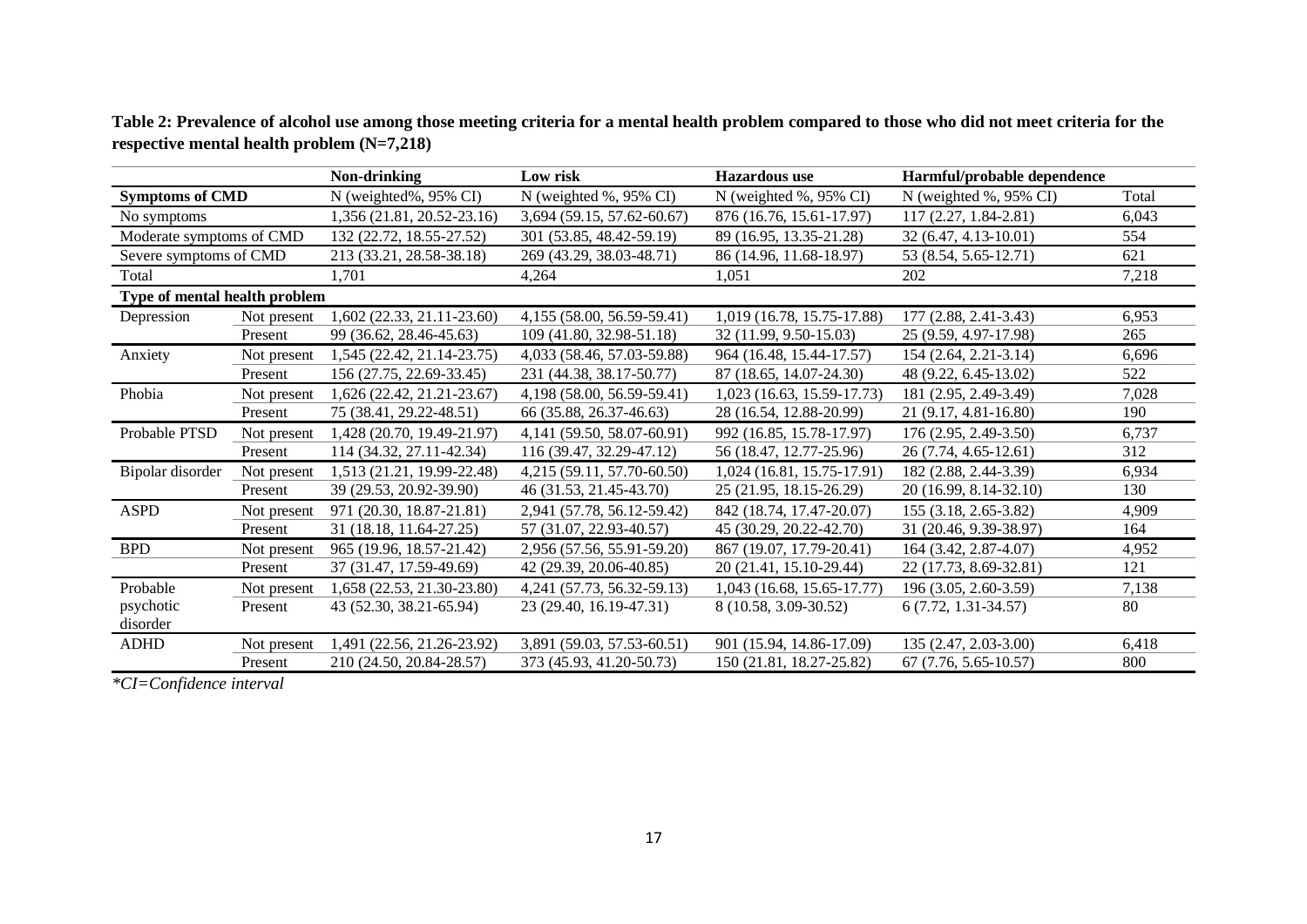|                                              | Unadjusted <sup>ab</sup>      |                  |                      |                  |                                |                  | Adjusted for demographic and SES characteristics <sup>ab</sup> |                       |                      |                  |                                |                  |
|----------------------------------------------|-------------------------------|------------------|----------------------|------------------|--------------------------------|------------------|----------------------------------------------------------------|-----------------------|----------------------|------------------|--------------------------------|------------------|
|                                              | Non-drinking                  |                  | <b>Hazardous</b> use |                  | Harmful/probable<br>dependence |                  | Non-drinking                                                   |                       | <b>Hazardous</b> use |                  | Harmful/probable<br>dependence |                  |
| <b>Symptoms</b><br>of CMD                    | MOR (95% CI)                  | $\boldsymbol{P}$ | MOR (95% CI)         | $\boldsymbol{P}$ | MOR (95% CI)                   | $\boldsymbol{P}$ | MOR (95% CI)                                                   | $\boldsymbol{P}$      | MOR (95% CI)         | $\boldsymbol{P}$ | MOR (95% CI)                   | $\boldsymbol{P}$ |
| Moderate<br>symptoms<br>of CMD               | $1.14(0.89-1.47)$             | 0.29             | $1.11(0.83-1.49)$    | 0.48             | $3.13(1.92 - 5.10)$            | 0.01             | $1.03(0.80-1.34)$                                              | 0.8<br>3              | $1.22(0.89-1.68)$    | 0.2              | $3.36(2.03 - 5.57)$            | 0.01             |
| Severe<br>symptoms<br>of CMD                 | $2.08(1.67-2.59)$             | 0.01             | $1.22(0.90-1.65)$    | 0.20             | $5.13(3.42 - 7.71)$            | 0.01             | $1.55(1.20-1.99)$                                              | 0.0                   | $1.36(1.00-1.86)$    | 0.0<br>5         | $5.06(3.34-7.66)$              | 0.01             |
|                                              | Type of mental health problem |                  |                      |                  |                                |                  |                                                                |                       |                      |                  |                                |                  |
| Depression<br>Present                        | $2.28(1.64-3.15)$             | 0.01             | $0.99(0.60-1.63)$    | 0.97             | $4.62(2.67 - 8.00)$            | 0.01             | $1.83(1.28-2.61)$                                              | 0.0<br>1              | $1.06(0.65-1.72)$    | 0.8              | $3.92(2.23 - 6.89)$            | 0.01             |
| Anxiety<br>Present                           | $1.63(1.27-2.09)$             | 0.01             | $1.49(1.09-2.03)$    | 0.01             | $4.61(3.13-6.79)$              | 0.01             | $1.35(1.00-1.81)$                                              | 0.0<br>5              | $1.54(1.12-2.12)$    | 0.0<br>1         | 4.32 (2.92-6.38)               | 0.01             |
| Phobia<br>Present                            | $2.77(1.86 - 4.13)$           | 0.01             | $1.61(0.92 - 2.82)$  | 0.10             | $5.03(2.77-9.13)$              | 0.01             | $1.99(1.30-3.03)$                                              | 0.0                   | $1.79(0.99-3.25)$    | 0.0<br>6         | $3.83(1.99-7.36)$              | 0.01             |
| Probable<br><b>PTSD</b><br>Present           | $2.50(1.85-3.37)$             | 0.01             | $1.65(1.14-2.40)$    | 0.01             | $3.96(2.41-6.50)$              | 0.01             | $1.64(1.16-2.33)$                                              | 0.0                   | $1.59(1.07 - 2.35)$  | 0.0<br>2         | $3.10(1.73-5.58)$              | 0.01             |
| Bipolar<br>disorder<br>Present               | $2.61(1.66-4.12)$             | 0.01             | $2.45(1.34-4.49)$    | 0.01             | 11.07 (6.03-<br>20.31)         | 0.01             | $2.45(1.49-4.04)$                                              | 0.0<br>1              | $2.04(1.11-3.73)$    | 0.0<br>2         | 7.52 (3.97-14.28)              | 0.01             |
| <b>ASPD</b><br>Present                       | $1.67(0.98-2.82)$             | 0.06             | $3.01(1.93-4.68)$    | 0.01             | $11.95(7.11-$<br>20.11)        | 0.01             | $1.40(0.76-2.56)$                                              | 0.2<br>8              | $2.66(1.69-4.20)$    | 0.0              | 8.73 (5.07-15.04)              | 0.01             |
| <b>BPD</b><br>Present                        | $3.09(1.86 - 5.14)$           | 0.01             | $2.20(1.18-4.11)$    | 0.01             | 10.16 (5.38-<br>19.20)         | 0.01             | $2.14(1.13-4.05)$                                              | 0.0<br>$\overline{2}$ | $2.40(1.29-4.44)$    | 0.0              | $9.77(4.81 - 19.84)$           | 0.01             |
| Probable<br>psychotic<br>disorder<br>Present | $4.56(2.53-8.23)$             | 0.01             | $1.25(0.48-3.25)$    | 0.65             | 4.97 (1.73-<br>14.27)          | 0.01             | $3.42(1.74-6.70)$                                              | 0.0<br>1              | $1.31(0.51-3.38)$    | 0.5<br>8         | $2.87(0.95 - 8.67)$            | 0.06             |

**Table 3: Unadjusted and adjusted associations between alcohol use and meeting criteria for a mental health problem (N=7,218**)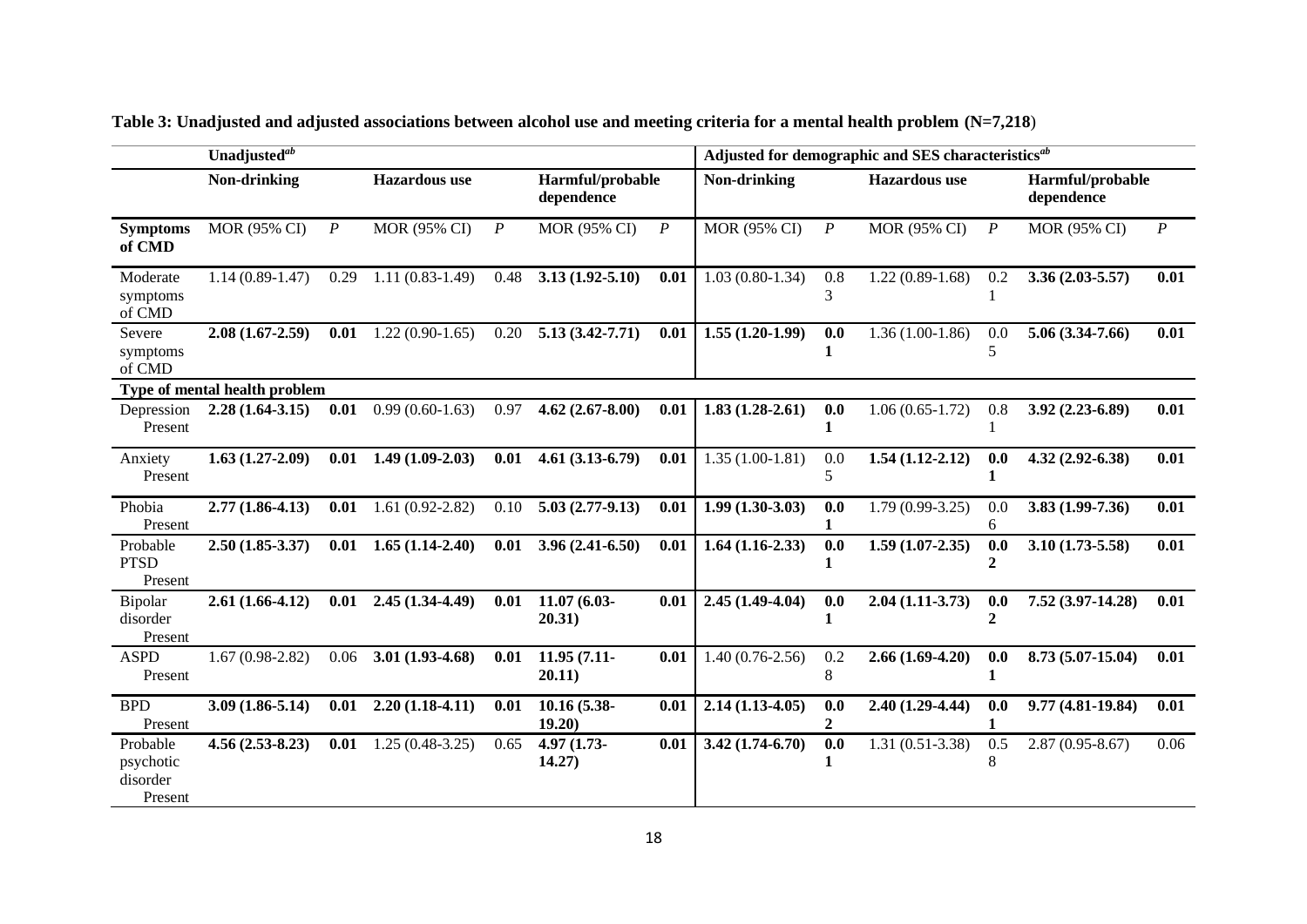| <b>ADHD</b> | $1.40(1.13-1.73)$ | 0.01 | $1.76(1.37-2.25)$ | $0.01 \quad 4.04 \ (2.81 - 5.80)$ |  | <b>0.01</b>   1.22 (0.96-1.54) 0.1 <b>1.56 (1.21-2.01)</b> | $0.0 \quad 3.25(2.18-4.84)$ | 0.01 |
|-------------|-------------------|------|-------------------|-----------------------------------|--|------------------------------------------------------------|-----------------------------|------|
| Present     |                   |      |                   |                                   |  |                                                            |                             |      |

*\*Note: MOR = multinomial odds ratio, CI = confidence interval, bold indicates significant results* 

*<sup>a</sup>The reference group for all alcohol use analyses are the remainder of the sample reporting low risk alcohol use*

*bThe references group for all mental health analyses are not meeting criteria for the respective mental health problem*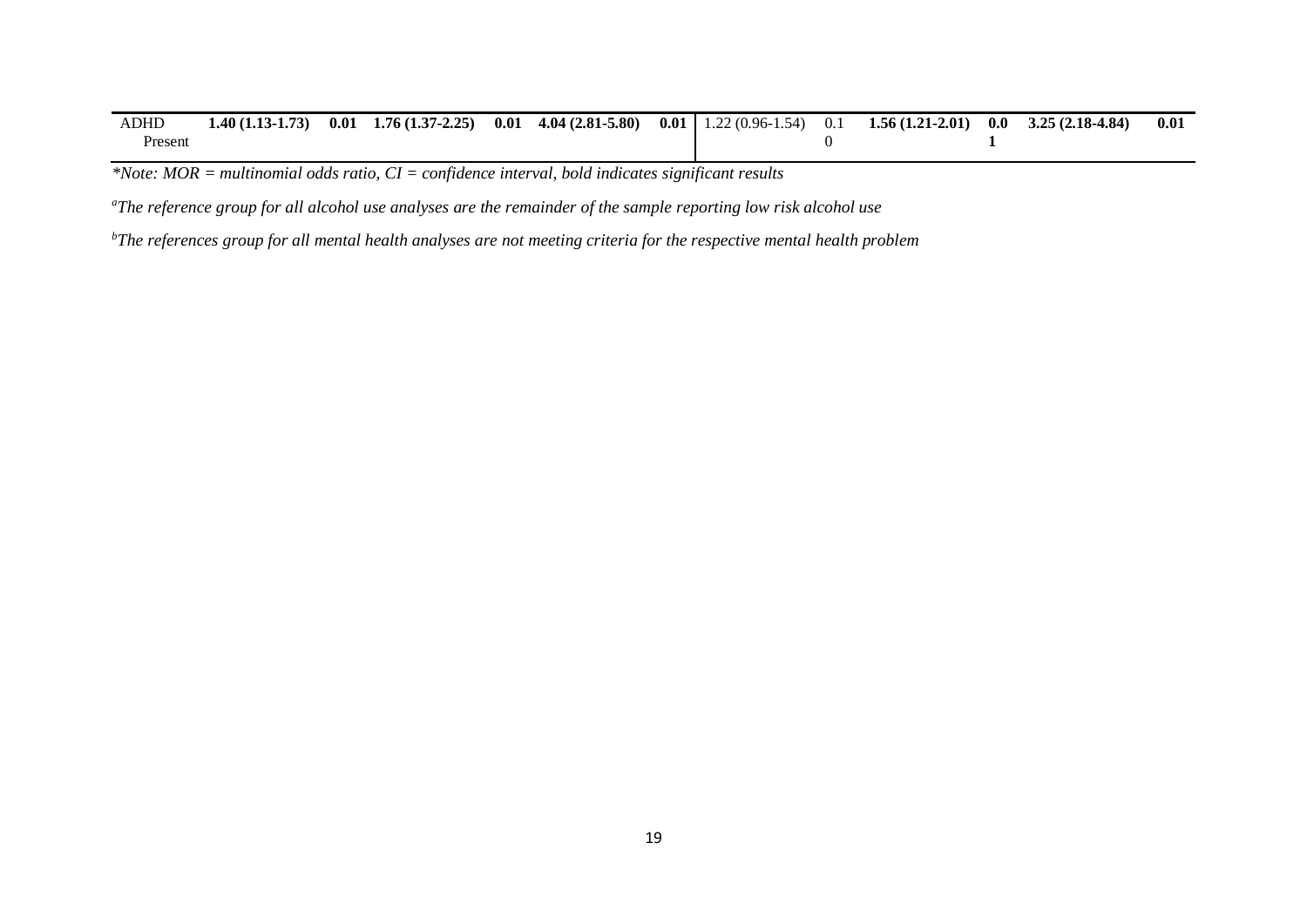## **Supplementary material**

|           | Non-drinking                   | Low risk                       | <b>Hazardous</b> use           | Harmful/probable dependence    |              |
|-----------|--------------------------------|--------------------------------|--------------------------------|--------------------------------|--------------|
|           | N (weighted $\%$ , 95 $\%$ CI) | N (weighted $\%$ , 95 $\%$ CI) | N (weighted $\%$ , 95 $\%$ CI) | N (weighted $\%$ , 95 $\%$ CI) | <b>Total</b> |
| None      | 1,485 (22.15, 20.88-23.47)     | 3,953 (58.80, 57.36-60.22)     | 943 (16.53, 15.48-17.63)       | 141 (2.53, 2.10-3.04)          | 6,522        |
| Any one   | 131 (25.80, 21.14-31.09)       | 230 (47.50, 41.13-53.96)       | 77 (18.88, 13.51-25.74)        | 35 (7.82, 5.45-11.10)          | 473          |
| Any two   | 56 (33.00, 26.25-40.52)        | 67 (39.75, 31.05-49.15)        | 23 (16.37, 12.65-20.93)        | 19 (10.88, 6.83-16.91)         | 165          |
| All three | 29 (51.64, 37.48-65.55)        | 14 (28.69, 13.76-50.35)        | 8 (8.75, 3.02-22.82)           | 7 (10.92, 2.47-37.24)          | 58           |
| None      | 1,636 (22.52, 21.29-23.80)     | 4,201 (58.14, 56.74-59.54)     | $1,020(16.55, 15.51-17.64)$    | 178 (2.79, 2.36-3.29)          | 7,035        |
| One-      | 55 (30.97, 23.32-39.82)        | 57 (32.47, 23.20-43.35)        | 29 (21.06, 10.41-37.97)        | 22 (15.59, 8.71-26.08)         | 163          |
|           |                                |                                |                                |                                |              |

## **Supplementary table 1: Prevalence of alcohol use among those meeting criteria for one or more CMD or SMI**

*\*CI=Confidence interval \*\*CMD=includes those meeting criteria for depression, anxiety or phobia, SMI=includes those meeting criteria for bipolar* 

#### *disorder or probable psychotic disorder*

|  |  |  |  | Supplementary table 2: Associations of alcohol use among those meeting criteria for one or more CMD or SMI |  |
|--|--|--|--|------------------------------------------------------------------------------------------------------------|--|
|  |  |  |  |                                                                                                            |  |

|                                    | Unadjusted <sup>ab</sup>             |                  |                     |                  | Adjusted for demographic and SES characteristics <sup>ab</sup> |                                      |                     |                  |                                |                  |                         |                  |
|------------------------------------|--------------------------------------|------------------|---------------------|------------------|----------------------------------------------------------------|--------------------------------------|---------------------|------------------|--------------------------------|------------------|-------------------------|------------------|
|                                    | Non-drinking<br><b>Hazardous use</b> |                  |                     |                  | Harmful/probable<br>dependence                                 | Non-drinking<br><b>Hazardous</b> use |                     |                  | Harmful/probable<br>dependence |                  |                         |                  |
|                                    | <b>MOR (95% CI)</b>                  | $\boldsymbol{P}$ | <b>MOR (95% CI)</b> | $\boldsymbol{P}$ | MOR (95% CI)                                                   | $\boldsymbol{P}$                     | <b>MOR (95% CI)</b> | $\boldsymbol{P}$ | <b>MOR (95% CI)</b>            | $\boldsymbol{P}$ | <b>MOR (95% CI)</b>     | $\boldsymbol{P}$ |
| Number<br>of<br>$CMD**$<br>Any One | $1.44(1.12-1.86)$                    | 0.01             | $1.41(1.03-1.94)$   | 0.03             | $3.83(2.46-5.97)$                                              | 0.01                                 | $1.33(1.00-1.78)$   | 0.05             | $1.47(1.06-2.05)$              | 0.02             | $3.76(2.39-5.93)$       | 0.01             |
| Any Two                            | $2.20(1.45-3.35)$                    | 0.01             | $1.46(0.80-2.69)$   | 0.22             | $6.37(3.39-11.96)$                                             | 0.01                                 | $.48(0.92 - 2.37)$  | 0.10             | $1.63(0.90-2.95)$              | 0.11             | 5.90 (3.08-<br>11.32)   | 0.01             |
| All Three                          | 4.78 (2.22-<br>10.28)                | 0.01             | 1.08 (0.41-2.86)    | 0.87             | $8.86(3.41-23.04)$                                             | 0.01                                 | $3.39(1.49-7.74)$   | 0.01             | $1.16(0.40-3.40)$              | 0.79             | $5.90(2.08 -$<br>16.75) | 0.01             |
| Number<br>of $SMI**$<br>Any One    | $2.46(1.66-3.66)$                    | 0.01             | $2.28(1.29-4.02)$   | 0.01             | $9.96(5.70-17.40)$                                             | 0.01                                 | $2.21(1.44-3.39)$   | 0.01             | $2.04(1.15-3.62)$              | 0.02             | $6.82(3.72-$<br>12.49)  | 0.01             |

*\*Note: MOR = multinomial odds ratio, CI = confidence interval, bold indicates significant results \*\*CMD=includes those meeting criteria for depression, anxiety or phobia compared to those not meeting criteria for any, SMI=includes those meeting criteria for bipolar disorder or probable psychotic disorder, compared to those not meeting criteria for any.*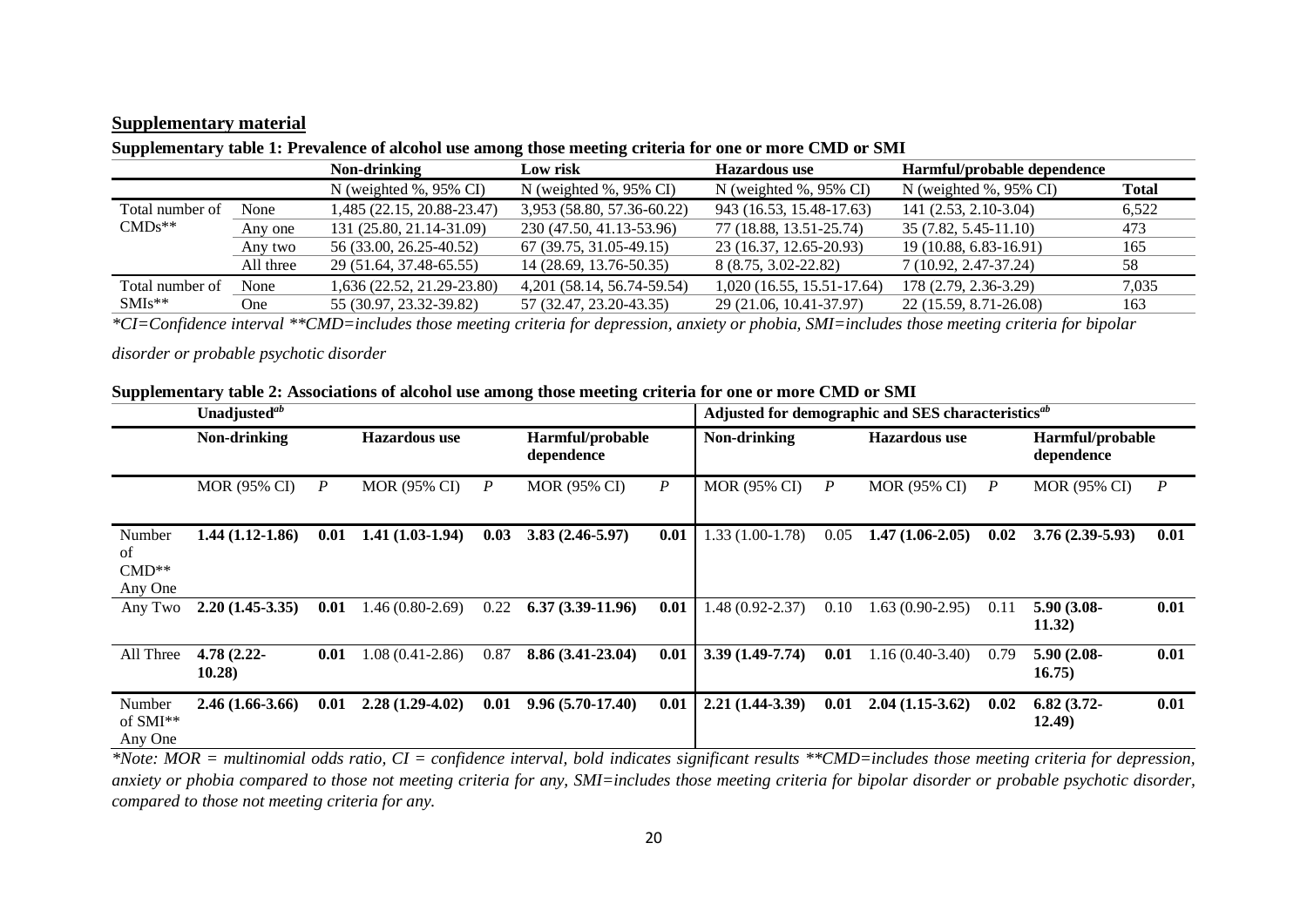*<sup>a</sup>The reference group for all alcohol use analyses are the remainder of the sample reporting low risk alcohol use bThe references group for all mental health analyses are not meeting criteria for the respective mental health problem*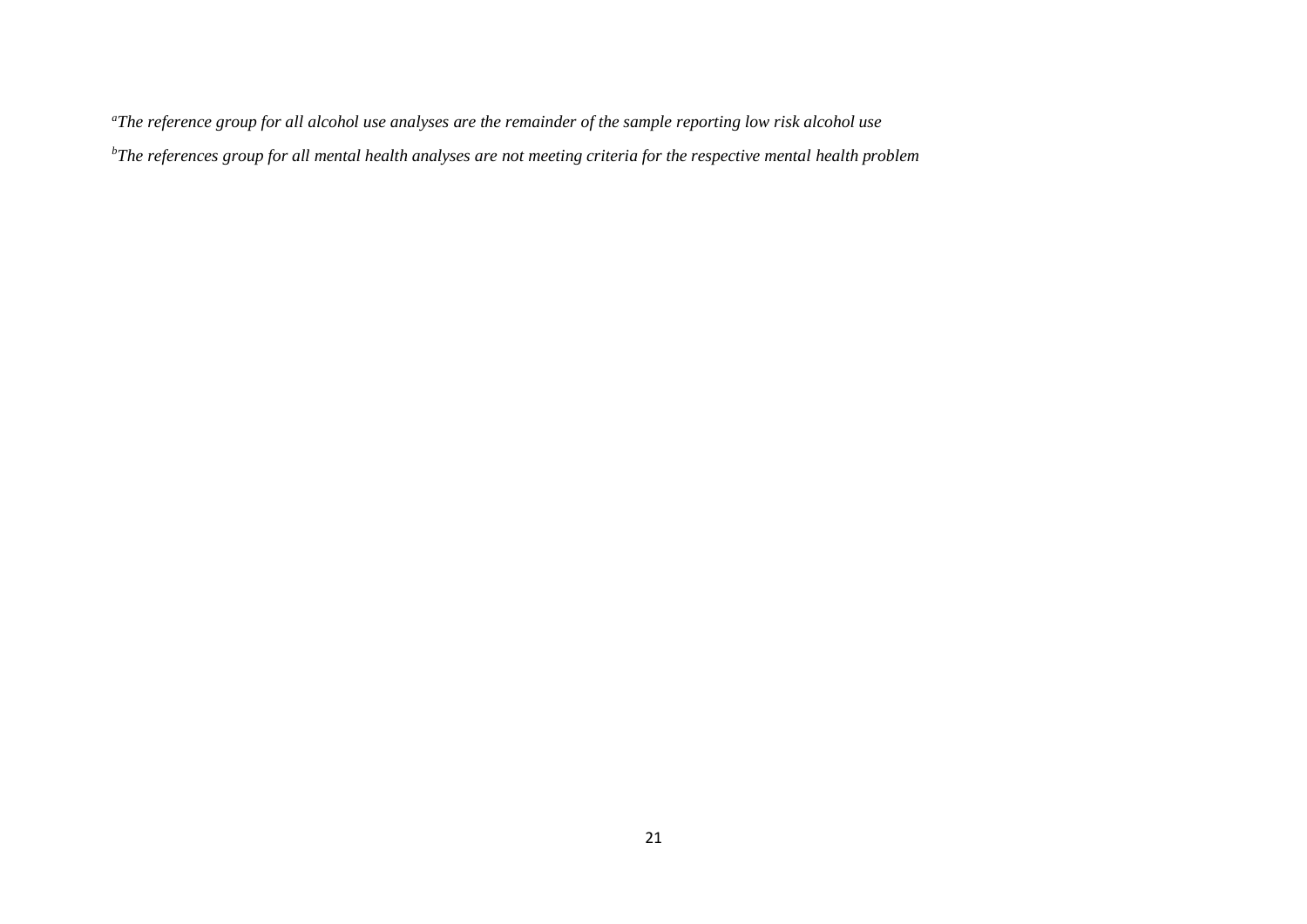## **Supplementary table 3: Interaction between gender and symptoms of CMD**

|                                                                                   | $(95\% \text{ C}1)$<br>$\sim$ T<br>MOR              |            |
|-----------------------------------------------------------------------------------|-----------------------------------------------------|------------|
| <b>CMD</b><br>$\overline{\phantom{0}}$<br>Female<br>e and moderate symptoms<br>ΟĪ | $-U.U.$<br>$\mathbf{v} \cdot \mathbf{v}$<br><i></i> | ∪. ⊥∠      |
| <b>CMD</b><br>⊦emale<br>e and severe symptoms of                                  | $\Omega$ $\Omega$<br>0.00<br>'∪.∠∪                  | ΩÇ<br>J.YO |

*\*Bold text indicates significance*

## **Supplementary table 4: STROBE Checklist**

STROBE Statement—Checklist of items that should be included in reports of *cross-sectional studies*

|                              | <b>Item</b>    |                                                                                                                                                                                         | Page           |
|------------------------------|----------------|-----------------------------------------------------------------------------------------------------------------------------------------------------------------------------------------|----------------|
|                              | N <sub>0</sub> | <b>Recommendation</b>                                                                                                                                                                   | N <sub>0</sub> |
| <b>Title and abstract</b>    |                | $(a)$ Indicate the study's design with a commonly used term in the title or the abstract                                                                                                | 2              |
|                              |                | (b) Provide in the abstract an informative and balanced summary of what was done and what was found                                                                                     | 2              |
| <b>Introduction</b>          |                |                                                                                                                                                                                         |                |
| Background/rationale         | 2              | Explain the scientific background and rationale for the investigation being reported                                                                                                    | $3-4$          |
| Objectives                   | 3              | State specific objectives, including any prespecified hypotheses                                                                                                                        | 4              |
| <b>Methods</b>               |                |                                                                                                                                                                                         |                |
| Study design                 | 4              | Present key elements of study design early in the paper                                                                                                                                 | 4              |
| Setting                      | 5              | Describe the setting, locations, and relevant dates, including periods of recruitment, exposure, follow-up, and<br>data collection                                                      | 4              |
| Participants                 | 6              | (a) Give the eligibility criteria, and the sources and methods of selection of participants                                                                                             | 4              |
| Variables                    | $\tau$         | Clearly define all outcomes, exposures, predictors, potential confounders, and effect modifiers. Give<br>diagnostic criteria, if applicable                                             | $5 - 7$        |
| Data sources/<br>measurement | $8*$           | For each variable of interest, give sources of data and details of methods of assessment (measurement).<br>Describe comparability of assessment methods if there is more than one group | $5 - 6$        |
| <b>Bias</b>                  | 9              | Describe any efforts to address potential sources of bias                                                                                                                               |                |
| Study size                   | 10             | Explain how the study size was arrived at                                                                                                                                               |                |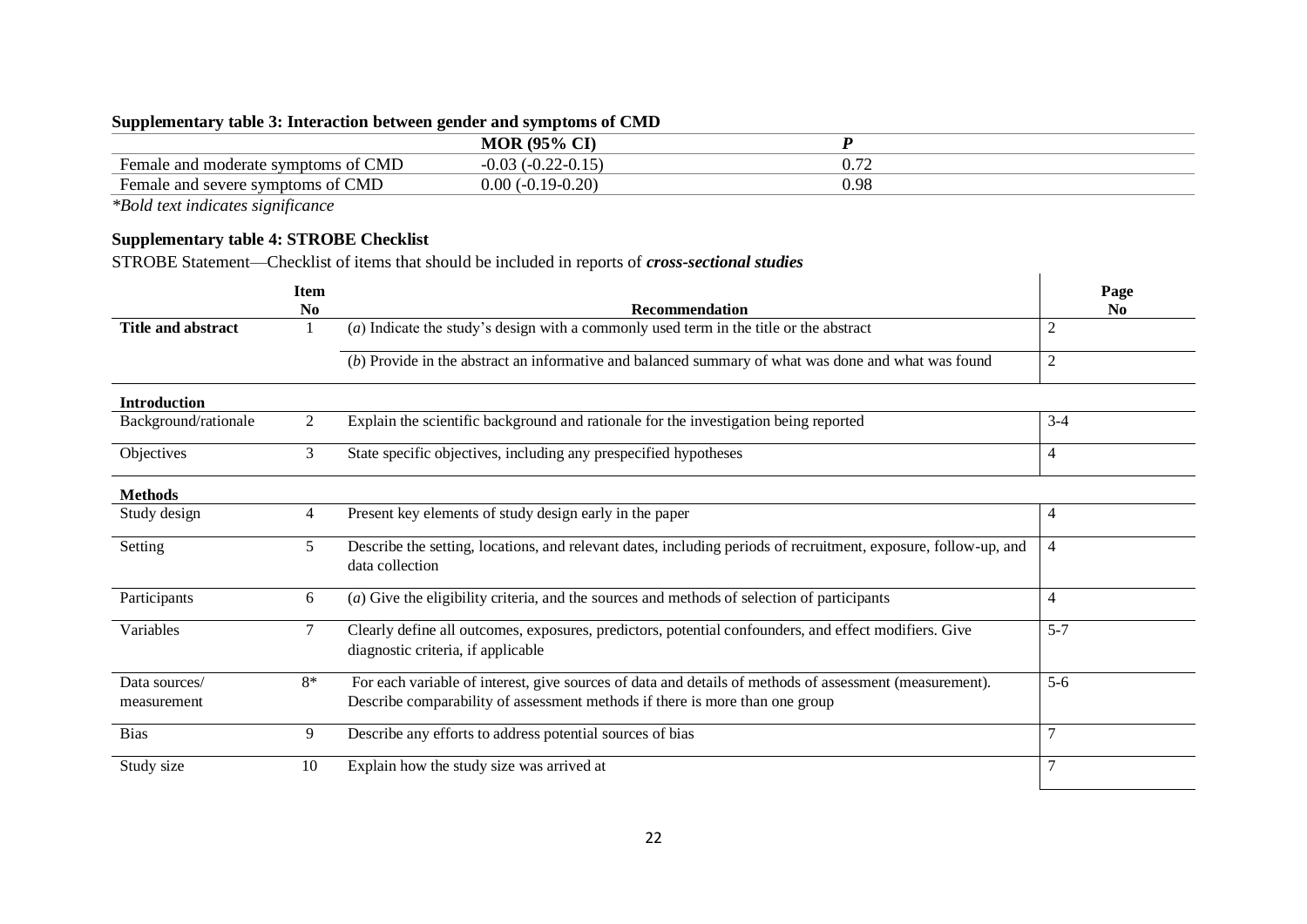| Quantitative variables | 11    | Explain how quantitative variables were handled in the analyses. If applicable, describe which groupings<br>were chosen and why                                                                                  | $4 - 7$                          |
|------------------------|-------|------------------------------------------------------------------------------------------------------------------------------------------------------------------------------------------------------------------|----------------------------------|
| Statistical methods    | 12    | (a) Describe all statistical methods, including those used to control for confounding                                                                                                                            |                                  |
|                        |       | $(b)$ Describe any methods used to examine subgroups and interactions                                                                                                                                            |                                  |
|                        |       | $(c)$ Explain how missing data were addressed                                                                                                                                                                    | 7                                |
|                        |       | (d) If applicable, describe analytical methods taking account of sampling strategy                                                                                                                               | $\tau$                           |
|                        |       | $(e)$ Describe any sensitivity analyses                                                                                                                                                                          |                                  |
| <b>Results</b>         |       |                                                                                                                                                                                                                  |                                  |
| Participants           | $13*$ | (a) Report numbers of individuals at each stage of study—eg numbers potentially eligible, examined for<br>eligibility, confirmed eligible, included in the study, completing follow-up, and analysed             |                                  |
|                        |       | (b) Give reasons for non-participation at each stage                                                                                                                                                             |                                  |
|                        |       | (c) Consider use of a flow diagram                                                                                                                                                                               | <b>NA</b>                        |
| Descriptive data       | $14*$ | (a) Give characteristics of study participants (eg demographic, clinical, social) and information on exposures<br>and potential confounders                                                                      | 7-8, Table 1                     |
|                        |       | (b) Indicate number of participants with missing data for each variable of interest                                                                                                                              | 7                                |
| Outcome data           | $15*$ | Report numbers of outcome events or summary measures                                                                                                                                                             | 7-9, Tables 1, 2 and 3           |
| Main results           | 16    | (a) Give unadjusted estimates and, if applicable, confounder-adjusted estimates and their precision (eg, 95%)<br>confidence interval). Make clear which confounders were adjusted for and why they were included | 7-9, Tables 1, 2 and 3           |
|                        |       | $(b)$ Report category boundaries when continuous variables were categorized                                                                                                                                      | $5-6$                            |
|                        |       | (c) If relevant, consider translating estimates of relative risk into absolute risk for a meaningful time period                                                                                                 | <b>NA</b>                        |
| Other analyses         | 17    | Report other analyses done—eg analyses of subgroups and interactions, and sensitivity analyses                                                                                                                   | 9 and supplementary<br>materials |

**Discussion**